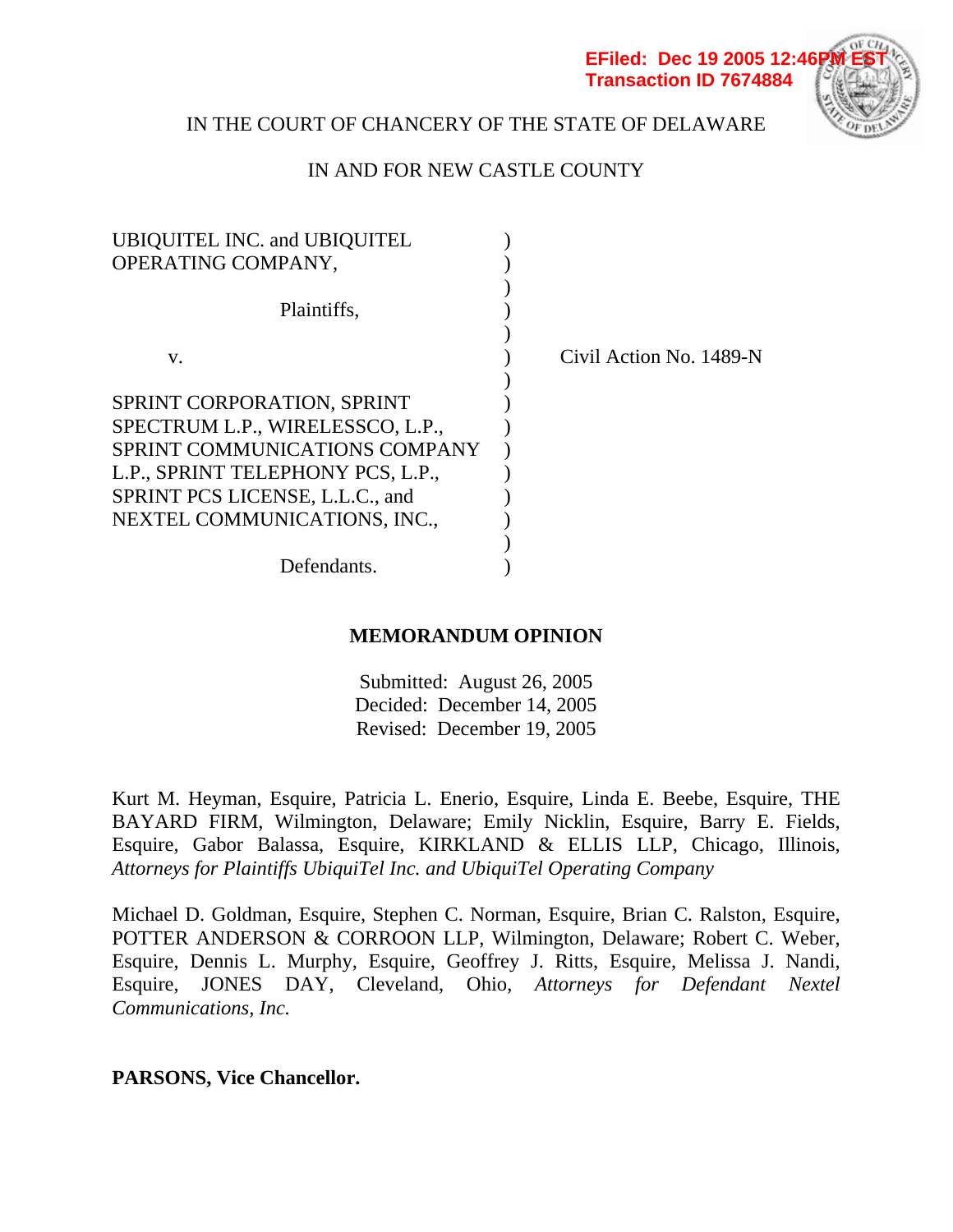Plaintiffs UbiquiTel Inc. and UbiquiTel Operating Co. ("UbiquiTel" or "Plaintiffs") have asserted against Sprint Corp. ("Sprint"), Sprint Spectrum L.P., WirelessCo, L.P., Sprint Communications Co. L.P., Sprint Telephony PCS, L.P., Sprint PCS License, L.L.C. (collectively, the "Sprint entities"), and Nextel Communications, Inc. ("Nextel") various claims arising out of the merger of Sprint and Nextel. Among other things, UbiquiTel has asserted claims of tortious interference with contract and civil conspiracy against Nextel. Nextel has moved to dismiss these two claims for failure to state a claim under Court of Chancery Rule 12(b)(6). For the reasons set forth below, Nextel's motion is denied.

## $I.$  **FACTS**<sup>1</sup>

#### **A. The Parties**

UbiquiTel is a Delaware corporation with its principal place of business in Conshohocken, Pennsylvania.

Sprint, a Kansas corporation with its principal place of business in Kansas, offers a range of communications products nationwide. Sprint Spectrum L.P., WirelessCo, L.P., Sprint Communications Company L.P. and Sprint Telephony PCS, L.P. are Delaware partnerships with their principal places of business in Kansas; each is a directly or indirectly owned subsidiary of Sprint. Sprint PCS License, L.L.C. is a Delaware limited liability company with its principal place of business in Kansas; it, too, is an indirectly owned subsidiary of Sprint. Together, Sprint and several of the Sprint entities hold and

<sup>1</sup> The facts set forth herein are taken from the Complaint and accepted as true for purposes of Nextel's Motion to Dismiss.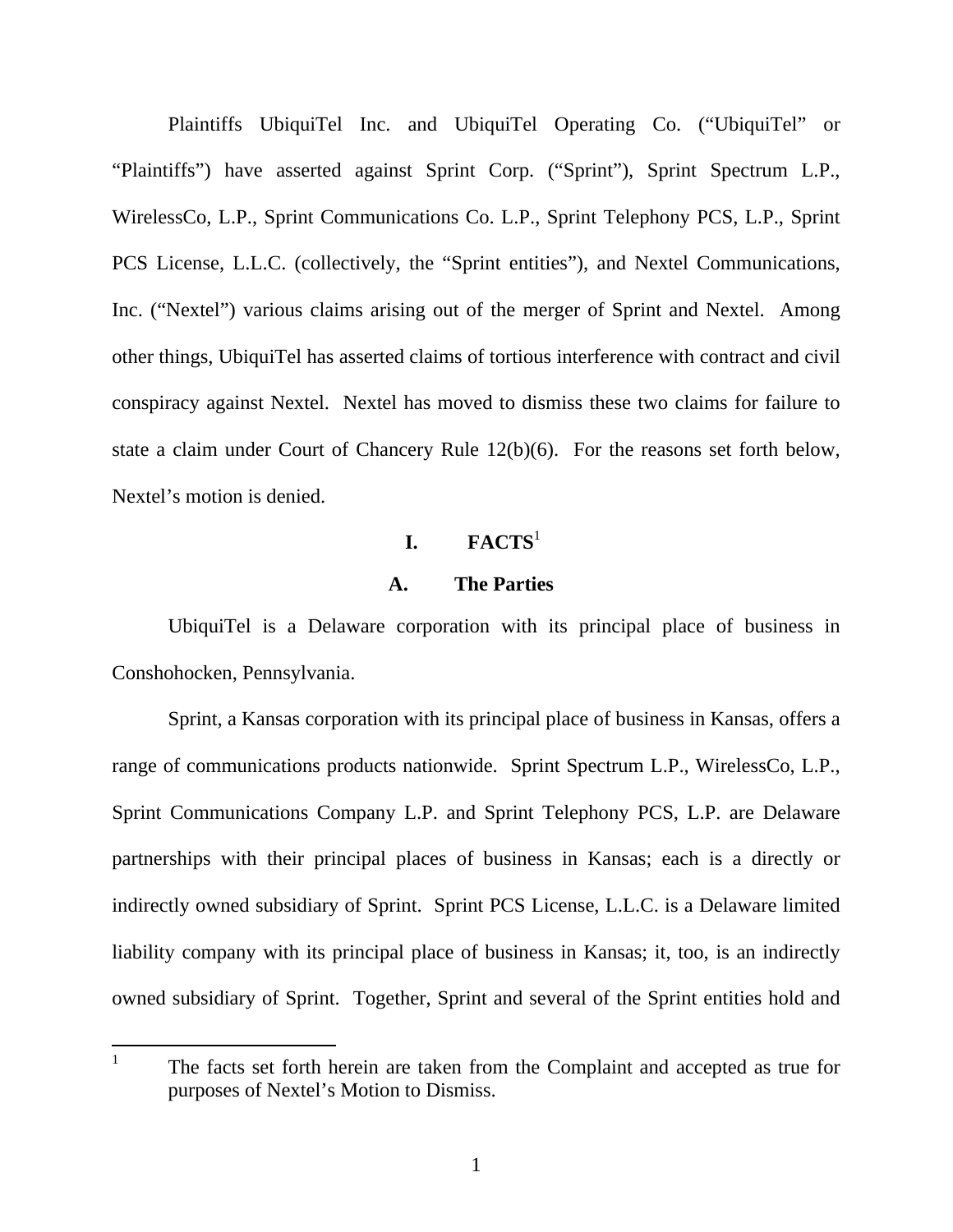control personal communications services ("PCS") licenses to provide voice and data services using wireless technology in a nationwide network (the "PCS Network").

Nextel, a Delaware corporation with its principal place of business in Virginia, also offers a variety of communications products nationwide.

#### **B. The Management Agreement**

When Sprint obtained its PCS licenses from the Federal Communications Commission ("FCC"), it agreed to construct a percentage of its nationwide wireless services network within five years. In furtherance of its agreement, Sprint contracted with various "Affiliates" to finance, construct, operate, manage, maintain and upgrade the PCS Network in certain smaller markets. In October 1998, UbiquiTel became a Sprint Affiliate and entered into a PCS Management Agreement ("Management Agreement") with several of the Sprint entities. As of the filing of its Complaint, UbiquiTel was responsible for the PCS Network in certain parts of nine states—California, Nevada, Washington, Idaho, Wyoming, Utah, Indiana, Kentucky and Tennessee.

The Management Agreement governs the relationship between Sprint and UbiquiTel. It provides, *inter alia*, that UbiquiTel

> will be the only person or entity that is a manager or operator for Sprint PCS with respect to the Service Area and neither Sprint PCS nor any of its Related Parties will own, operate, build or manage another Wireless Mobility Communications Network in the Service Area so long as this agreement remains in full force and effect . . . .<sup>2</sup>

<sup>2</sup> Compl. ¶ 27.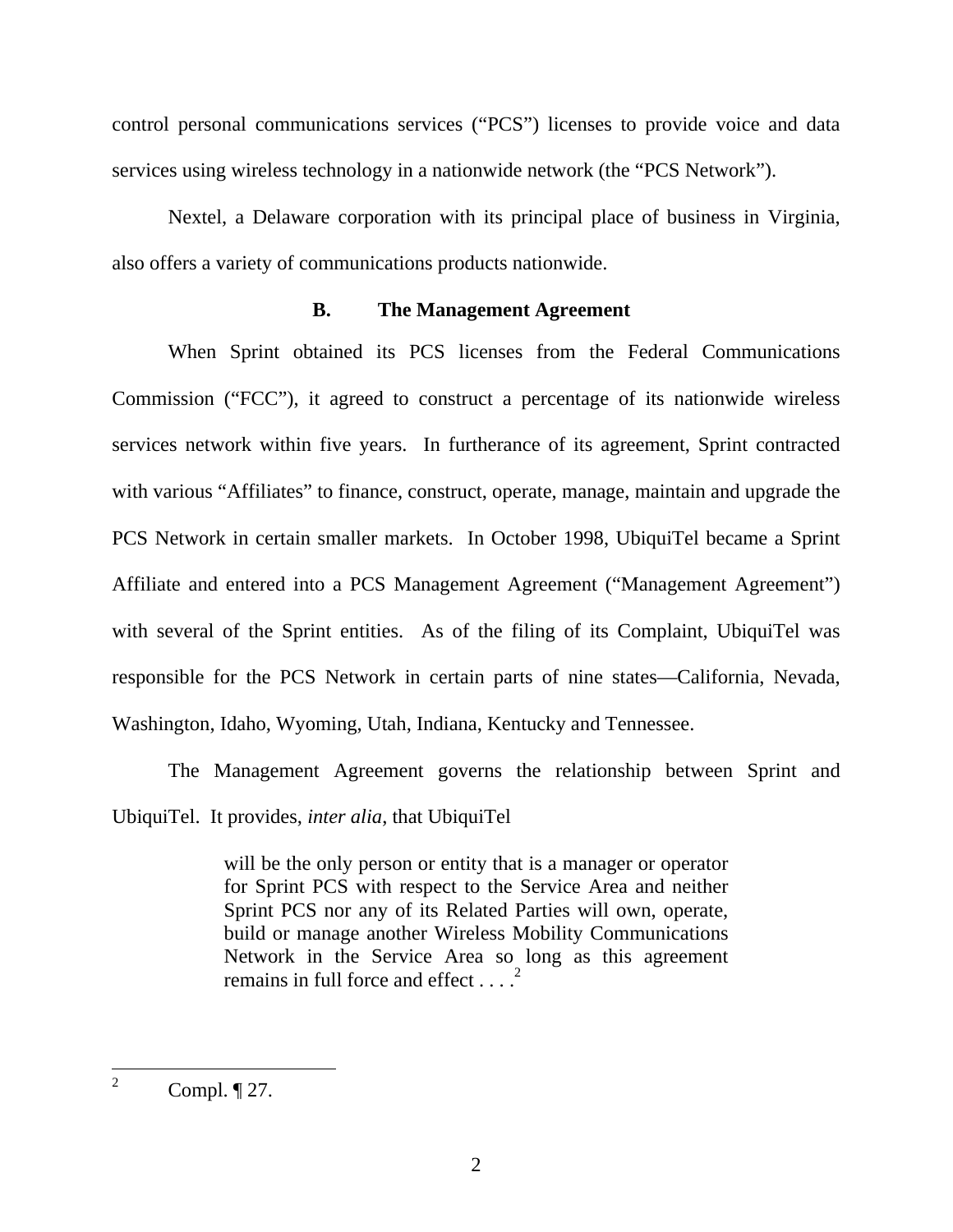Wireless Mobility Communications Network is defined in the Management Agreement as "a radio communications system operating in the 1900 MHZ spectrum range under the rules designated as Subpart E of Part 24 of the FCC's rules."<sup>3</sup>

The Management Agreement also requires that UbiquiTel regularly provide Sprint with "competitively sensitive and highly confidential information concerning nearly every aspect of UbiquiTel's operations," including, for example, pricing and billing information, build-out and other business plans and details about every UbiquiTel customer.<sup>4</sup> Pursuant to the Management Agreement, Sprint must "'keep confidential, not disclose to others and use only for the purposes authorized in this agreement, all Confidential Information disclosed by the other party to the party in connection with this agreement . . . . "<sup>5</sup>

#### **C. The Sprint-Nextel Merger**

On December 15, 2004, Sprint announced that it intended to merge with Nextel. In a conference call to UbiquiTel and the other Affiliates that same day, Sprint acknowledged that post-merger integration with Nextel would conflict with Sprint's obligations to the Affiliates.<sup>6</sup> Similarly, in their joint proxy solicitation materials seeking shareholder approval of the merger, Sprint and Nextel acknowledged that the former's arrangements with the Affiliates "may limit the ability to fully integrate the operations of

 $\overline{3}$ <sup>3</sup> *Id.* Ex. E at 77.

 $^{4}$  *Id.*  $\P$  35–36.

<sup>&</sup>lt;sup>5</sup> *Id.*  $\P$  41 (quoting *id.* Ex. A (Management Agreement § 12.2(a)).

 $1d. \P 42.$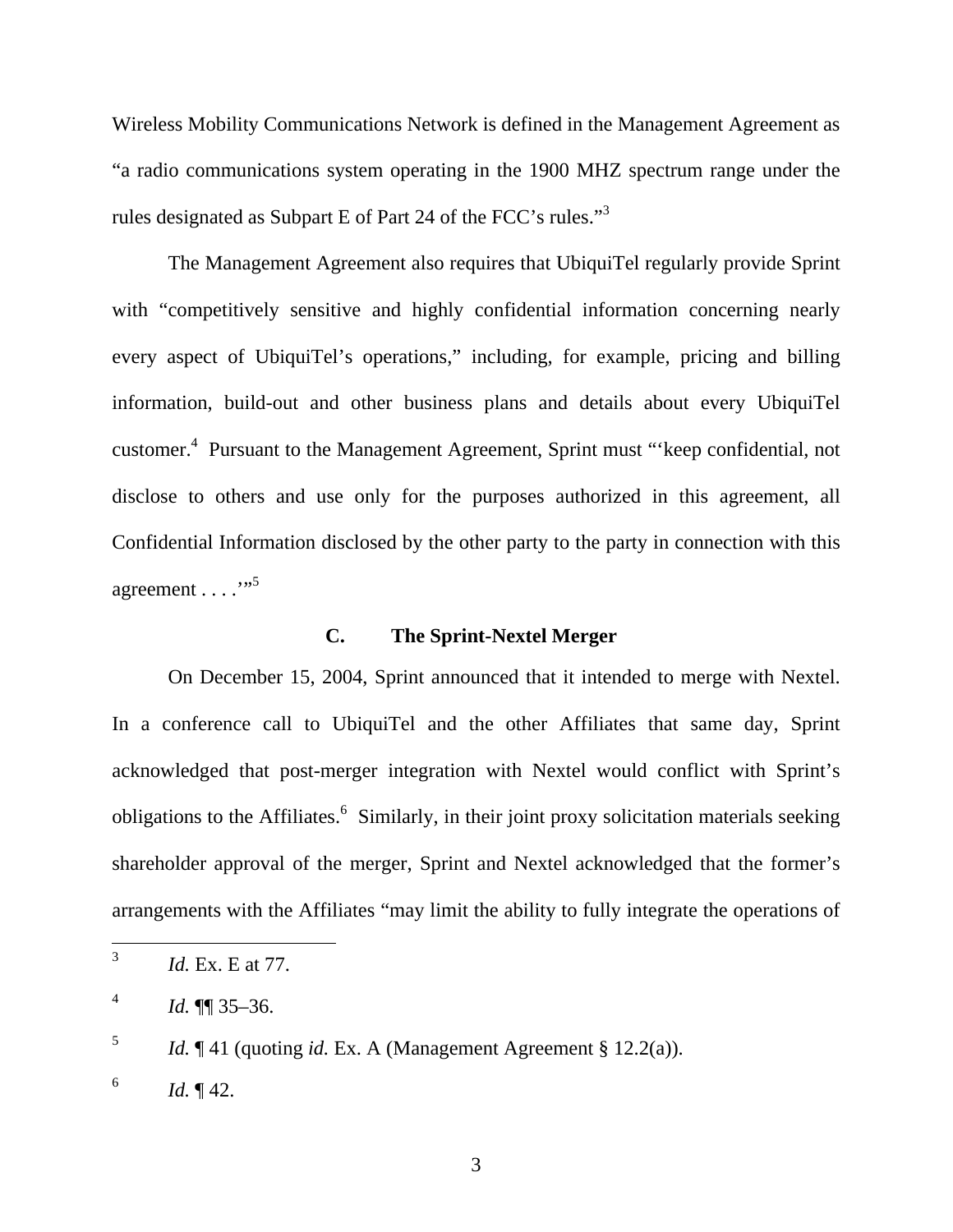Sprint and Nextel in areas managed by the  $[Affiliates]$ <sup>7</sup> and "restrict Sprint's and its affiliates' ability to own, operate, build or manage wireless communications networks or to sell Sprint's wireless services within specified geographic areas."8

UbiquiTel filed its Complaint on July 12, 2005. The Complaint alleges that when the merger is completed, Nextel will merge with and into a wholly owned subsidiary of Sprint and Sprint will change its name to Sprint Nextel. The combined entity will continue to be bound by the Management Agreement with UbiquiTel.<sup>9</sup>

#### **II. ANALYSIS**

In Counts III and IV of the Complaint, UbiquiTel alleges that Nextel tortiously interfered with the Management Agreement, a contract between UbiquiTel and various Sprint entities, and conspired with Sprint and the Sprint entities to so interfere.<sup>10</sup> Nextel seeks dismissal of both counts under Rule 12(b)(6) for failure to state a claim.

#### **A. Standard for Dismissal under Rule 12(b)(6)**

The standard for dismissal pursuant to Rule 12(b)(6) is well settled. A court will grant the motion only if a "plaintiff would not be entitled to recover under any reasonably conceivable set of circumstances susceptible of proof."<sup>11</sup> "In considering a motion to

 $\overline{7}$ *Id.* 143.

 $^{8}$  *Id.* 144.

<sup>9</sup> *Id.* ¶ 48. The merger closed after the filing of the Complaint. *See* Form 8-A/A of Sprint Nextel Corp. (Aug. 12, 2005), *available at* http://www.sec.gov/edgar/shtml.

 $^{10}$  Compl. ¶[91-102.

<sup>&</sup>lt;sup>11</sup> *Precision Air, Inc. v. Standard Chlorine of Del., Inc.*, 654 A.2d 403, 406 (Del. 1995) (internal citations omitted).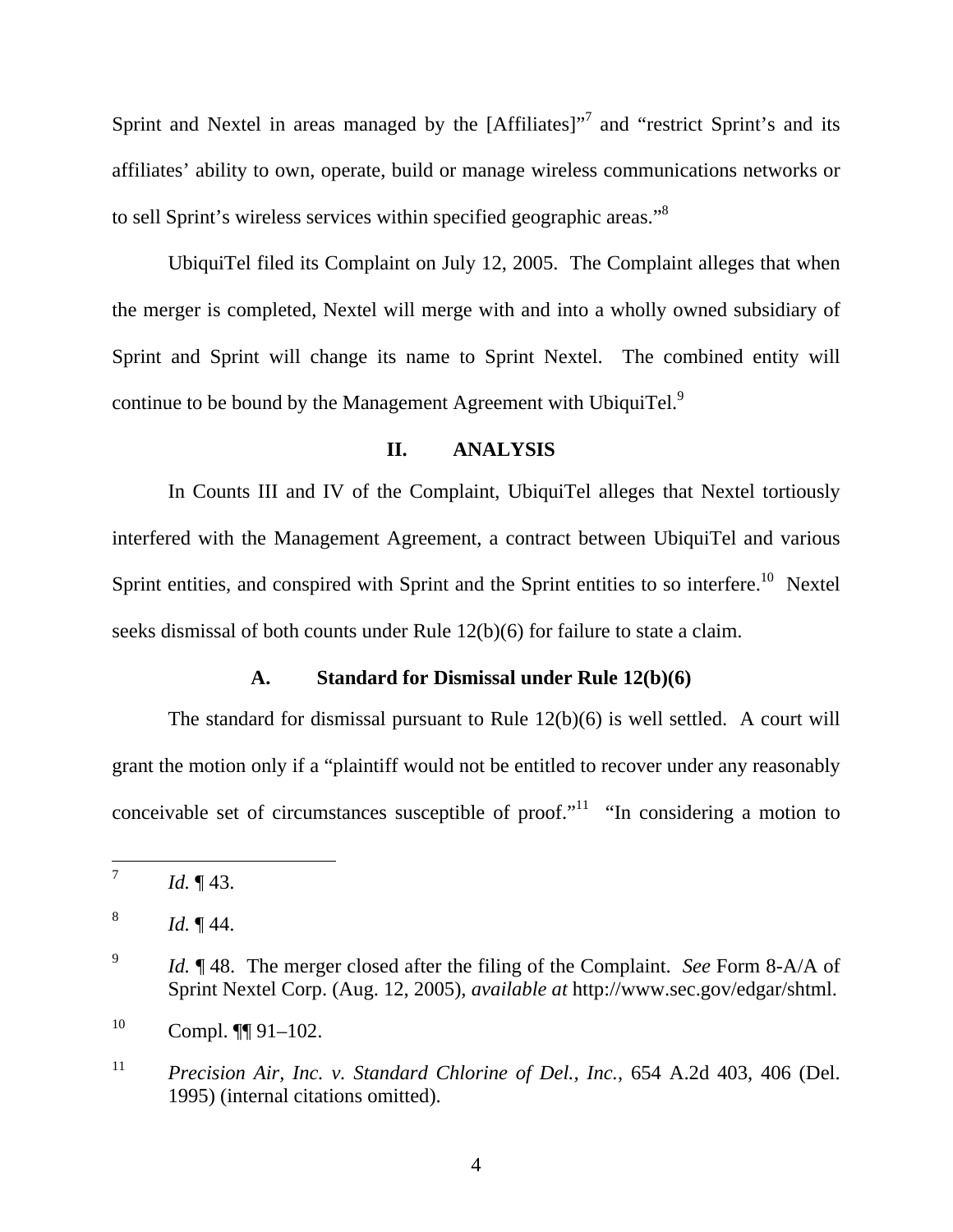dismiss under Rule 12(b)(6), the court is required to assume the truthfulness of all wellpleaded allegations of fact in the complaint."<sup>12</sup> "[N]either inferences nor conclusions of fact unsupported by allegations of specific facts are accepted as true. That is, a trial court need not blindly accept as true all allegations, nor must it draw all inferences from them in the plaintiffs' favor unless they are reasonable inferences."<sup>13</sup>

Finally, Delaware is a notice pleading state.<sup>14</sup> Thus, Plaintiffs "need not plead *evidence*. Rather, the [P]laintiff[s] need only allege *facts*, that, if true, state a claim upon which relief can be granted."<sup>15</sup>

#### **B. Choice of Law**

Before applying the 12(b)(6) standard, the Court must determine which state's substantive law governs Plaintiffs' claims. Plaintiffs argue Delaware law governs, while Nextel contends Pennsylvania law applies.

Delaware has adopted the most significant relationship test from the Restatement (Second) of Conflicts of Laws (the "Conflicts Restatement").<sup>16</sup> Thus, seven broad policy

 $12 \,$ <sup>12</sup> *Albert v. Alex. Brown Mgmt. Servs., Inc.*, 2005 WL 1594085, at \*11 (Del. Ch. June 29, 2005) (internal citations omitted).

 $13$  *Id.* 

<sup>14</sup> Ct. Ch. R. 8(a); *VLIW Tech., LLC v. Hewlett-Packard Co.*, 840 A.2d 606, 611 (Del. 2003).

<sup>&</sup>lt;sup>15</sup> *VLIW Tech.*, 840 A.2d at 611 (emphasis added).

<sup>16</sup> *Travelers Indem. Co. v. Lake*, 594 A.2d 38, 47 (Del. 1991). "As the forum state, Delaware must apply its own choice of law rule." *Nat'l Acceptance Co. of Cal. v. Mark S. Hurm, M.D., P.A.*, 1989 WL 70953, at \*2 (Del. Super. June 16, 1989); *VantagePoint Venture Partners 1996 v. Examen, Inc.*, 871 A.2d 1108, 1116 (Del. 2005) ("[Plaintiff] acknowledges that the courts of Delaware, as the forum state,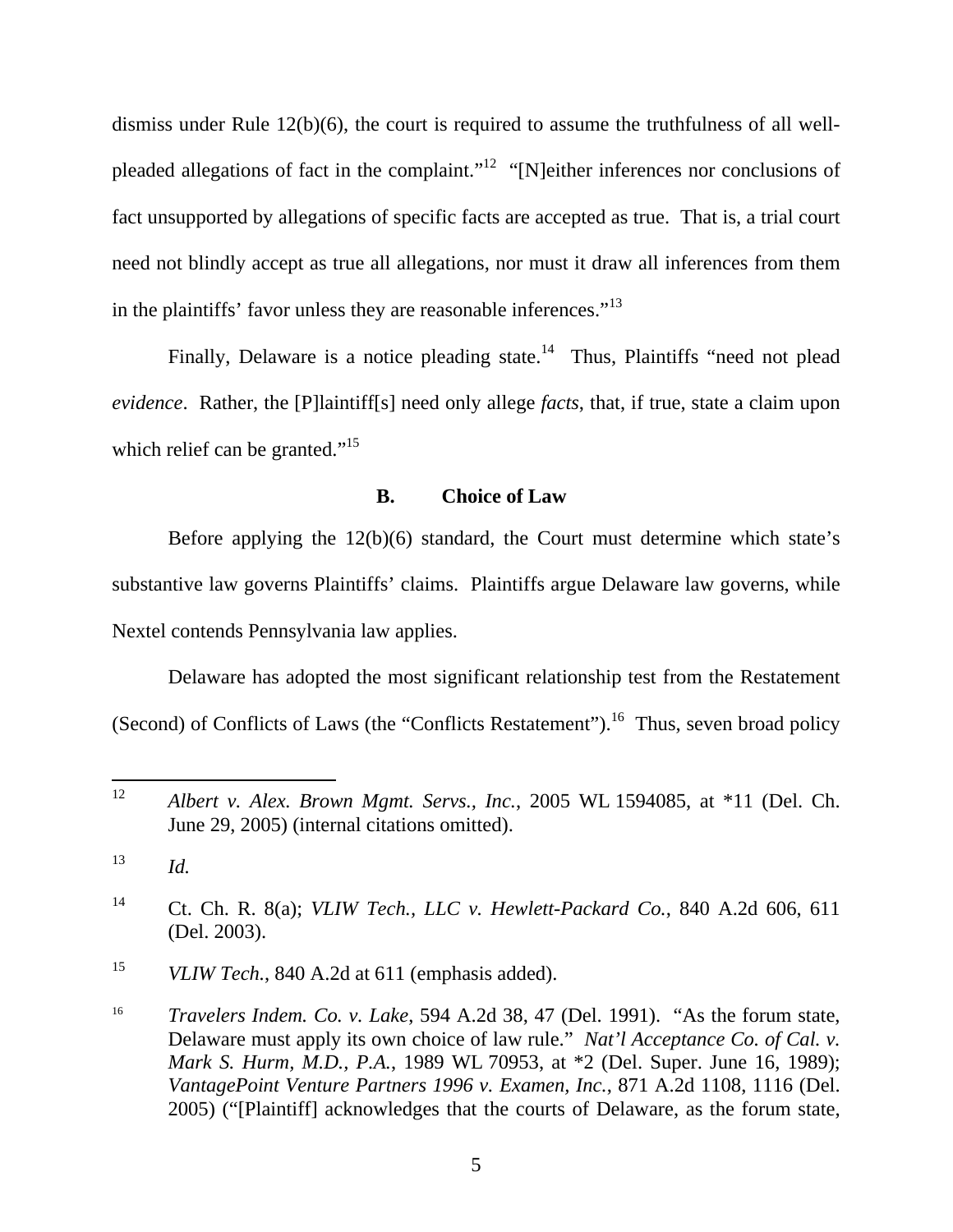considerations inform all choice of law decisions: 1) the needs of the interstate and international systems; 2) the relevant policies of the forum; 3) the relevant policies of other interested states; 4) the protection of justified expectations; 5) the basic policies underlying the particular field of law; 6) certainty, predictability and uniformity of result; and 7) ease in the determination and application of the law to be applied.<sup>17</sup> In a tort action, the Court considers four specific contacts in applying these broad policy considerations to the choice of law determination: 1) the place where the injury occurred; 2) the place where the conduct causing the injury occurred; 3) the domicile, residence, nationality, place of incorporation and place of business of the parties; and 4) the place where the relationship, if any, between the parties is centered.<sup>18</sup> "These contacts are to be evaluated according to their relative importance with respect to the particular issue."<sup>19</sup>

## **1. Place of injury**

UbiquiTel alleges that, as a result of Nextel's conduct, both its competitive position in the marketplace and the goodwill it enjoys from customers as a result of its exclusive arrangement with Sprint will be injured and its opportunity to market a unique

may apply Delaware's own substantive choice of law rules.") (citing *Allstate Ins. Co. v. Hague*, 449 U.S. 302 (1981)).

<sup>&</sup>lt;sup>17</sup> Restatement (Second) of Conflicts of Laws § 145(1) (1971) (citing Restatement (Second) of Conflicts of Laws § 6 (1971)).

<sup>&</sup>lt;sup>18</sup> *Id.* § 145(2).

<sup>19</sup> *Id.*; *see also Travelers Indem.*, 594 A.2d at 48 ("[T]he Restatement test does not authorize a court to simply add up the interests on both sides of the equation and automatically apply the law of the jurisdiction meeting the highest number of contacts listed in Sections 145 and 6. Section 145 has a qualitative aspect.").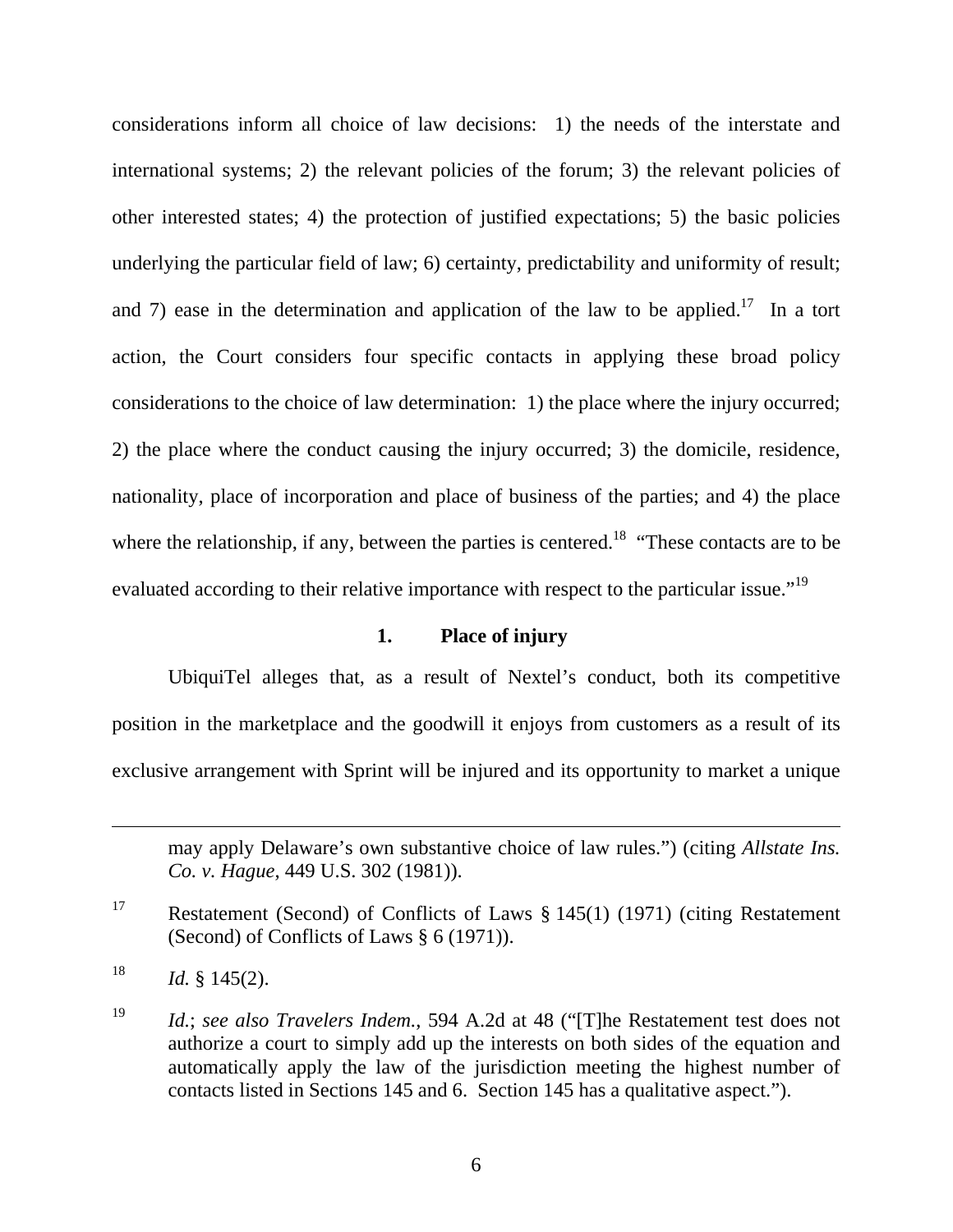product will be destroyed.<sup>20</sup> In other words, the injuries UbiquiTel complains of are usurpation of business opportunities and loss of customers and trade. The place of injury is thus the nine states where UbiquiTel has cellular operations.<sup>21</sup> It is, of course, impossible to apply the law of nine states to the instant dispute.

After acknowledging that "[s]uch customers or trade will frequently be lost in two or more states," the Conflicts Restatement observes that where, as here, the injury complained of is the loss of customers or trade, "[t]he effect of the loss, which is pecuniary in its nature, will normally be felt most severely at the plaintiff's headquarters or principal place of business."<sup>22</sup> "But," the Conflicts Restatement continues, "this place

<sup>&</sup>lt;sup>20</sup> Compl.  $\P$  74.

<sup>21</sup> *Integral Res. (PVT) Ltd. v. ISTIL Group, Inc.*, 2004 WL 2758672, at \*3 (D. Del. Dec. 2, 2004) ("The complaint alleges that [defendant] . . . orchestrated a scheme to usurp from [plaintiff] the economic benefits of the [] Contract and its business relationships with [a third party]. The [] Contract that is the subject of [defendant's] unlawful conduct was negotiated and performed in Ukraine and Pakistan. The places of injury are, therefore, Ukraine and Pakistan."); *M.M. Global Servs. Inc v. Dow Chem. Co.*, 283 F. Supp. 2d 689, 703–04 (D. Conn. 2003) (holding that place of injury is where business would be usurped by alleged interference with contractual relations).

<sup>22</sup> Restatement (Second) of Conflicts of Laws § 145(2) cmt. f (1971); *see also id.* § 148(2) cmt. i (stating, in the context of choice of law for fraud and misrepresentation claims, that "[t]he plaintiff's . . . principal place of business, if plaintiff is a corporation, [is a] contact of substantial significance when the loss is pecuniary in nature . . . . This is so because a financial loss will usually be of greatest concern to the state with which the person suffering the loss has the closest relationship.").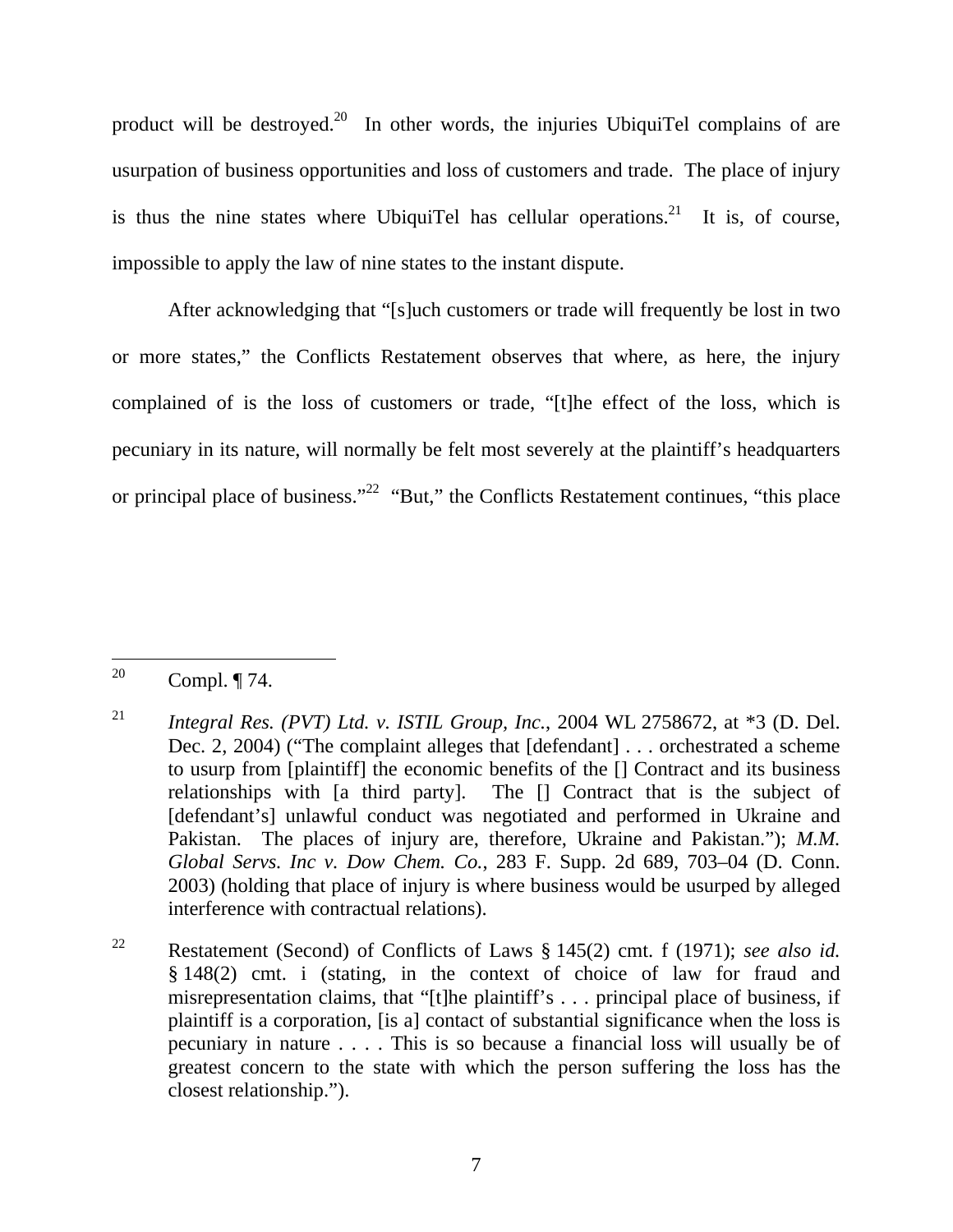may have only a slight relationship to the defendant's activities and to the plaintiff's loss of customers or trade."<sup>23</sup>

Nextel's relevant activities are its competition with UbiquiTel and its negotiations with Sprint. Nextel competes with UbiquiTel in nine states that do not include Delaware or Pennsylvania; the record is silent as to where Nextel's negotiations with Sprint occurred.24 UbiquiTel does have its "principal executive offices in Conshohocken, Pennsylvania,<sup>"25</sup> but the record before the Court contains no other information regarding UbiquiTel's relationship to Pennsylvania. As such, it appears that Pennsylvania has little, if any, relationship with Nextel's activities, but some relationship with UbiquiTel's loss of customers and trade.

The place of injury factor thus favors application of Pennsylvania law.<sup>26</sup>

## **2. Place of injury causing conduct**

Where, as here, the injury will occur in more than one state, "the place where the defendant's conduct occurred will usually be given particular weight in determining the

<sup>23</sup> Restatement (Second) of Conflicts of Laws § 145(2) cmt. f (1971).

<sup>24</sup> It is unlikely the negotiations occurred in Delaware or Pennsylvania. *See infra* at II.B.2.

<sup>&</sup>lt;sup>25</sup> Compl. ¶ 3.

<sup>26</sup> *Cf. Brown v. SAP Am., Inc.*, 1999 WL 803888, at \*6–8 (Del. Ch. Sept. 13, 1999) (observing that the principal place of business of the injured party is of "substantial importance" for choice of law determination in a misrepresentation case and holding that that state's law applied where the injured party relied on misrepresentations in that state, received the misrepresentations in that state and was to render performance in that state).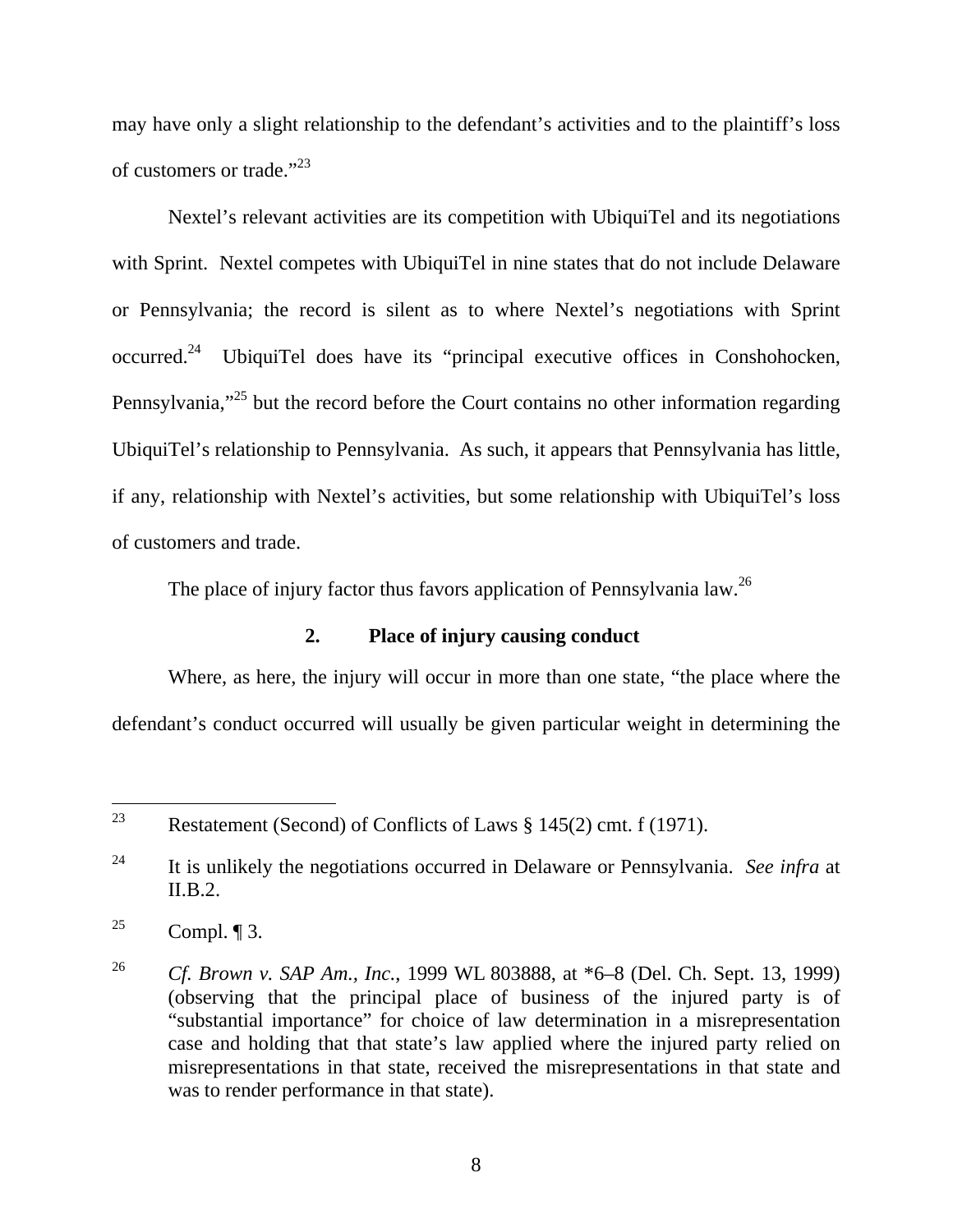state of the applicable law."<sup>27</sup> Two courses of conduct are relevant to this factor because both are required to give rise to a claim for tortious interference with contract. These courses of conduct are those involving interference and those causing injury.28

The first course of conduct consists of the negotiations and closing of the merger and the filing of the Certificate of Merger with the Delaware Secretary of State. The Complaint does not indicate where the negotiations occurred.<sup>29</sup> Sprint is headquartered in Kansas, while Nextel is headquartered in Virginia. Presumably, the negotiations took place in one of those two states or even somewhere in between. Either way, UbiquiTel has not pled that the negotiations took place in Delaware.

The filing of the Certificate of Merger with the Delaware Secretary of State did, of course, happen in Delaware. Indeed, Plaintiffs make much of the facts that the merger of

<sup>27</sup> <sup>27</sup> *Int'l Bus. Machs. Corp. v. Comdisco, Inc.*, 1991 WL 269965, at \*8 & n.7 (Del. Super. Dec. 4, 1991) (citing Restatement (Second) of Conflicts of Laws § 145(2) cmt. e) (assigning the place of injury little weight because it was impossible to pinpoint).

 $28$  A claim for tortious interference with contract under Pennsylvania law requires 1) a contract, 2) purposeful action by the defendant, 3) absence of privilege or justification and 4) actual legal damage. *Pelgatti v. Cohen*, 536 A.2d 1337, 1343 (Pa. Super. Ct. 1987) (internal citations omitted). Under Delaware law, the claim requires 1) a contract, 2) of which the defendant was aware, 3) an intentional act by the defendant, 4) without justification and 5) injury. *Griffin Corp. Servs., LLC v. Jacobs*, 2005 WL 2000775, at \*4 (Del. Ch. Aug. 11, 2005) (citing *Irwin & Leighton, Inc. v. W.M. Anderson Co.*, 532 A.2d 983, 992 (Del. Ch. 1987) (internal citations omitted)).

<sup>&</sup>lt;sup>29</sup> The Complaint also does not indicate where the closing occurred. (The closing did not occur until after the filing of the Complaint.) It is logical to infer it did not take place in Delaware for the same reasons that the negotiations likely did not take place in Delaware.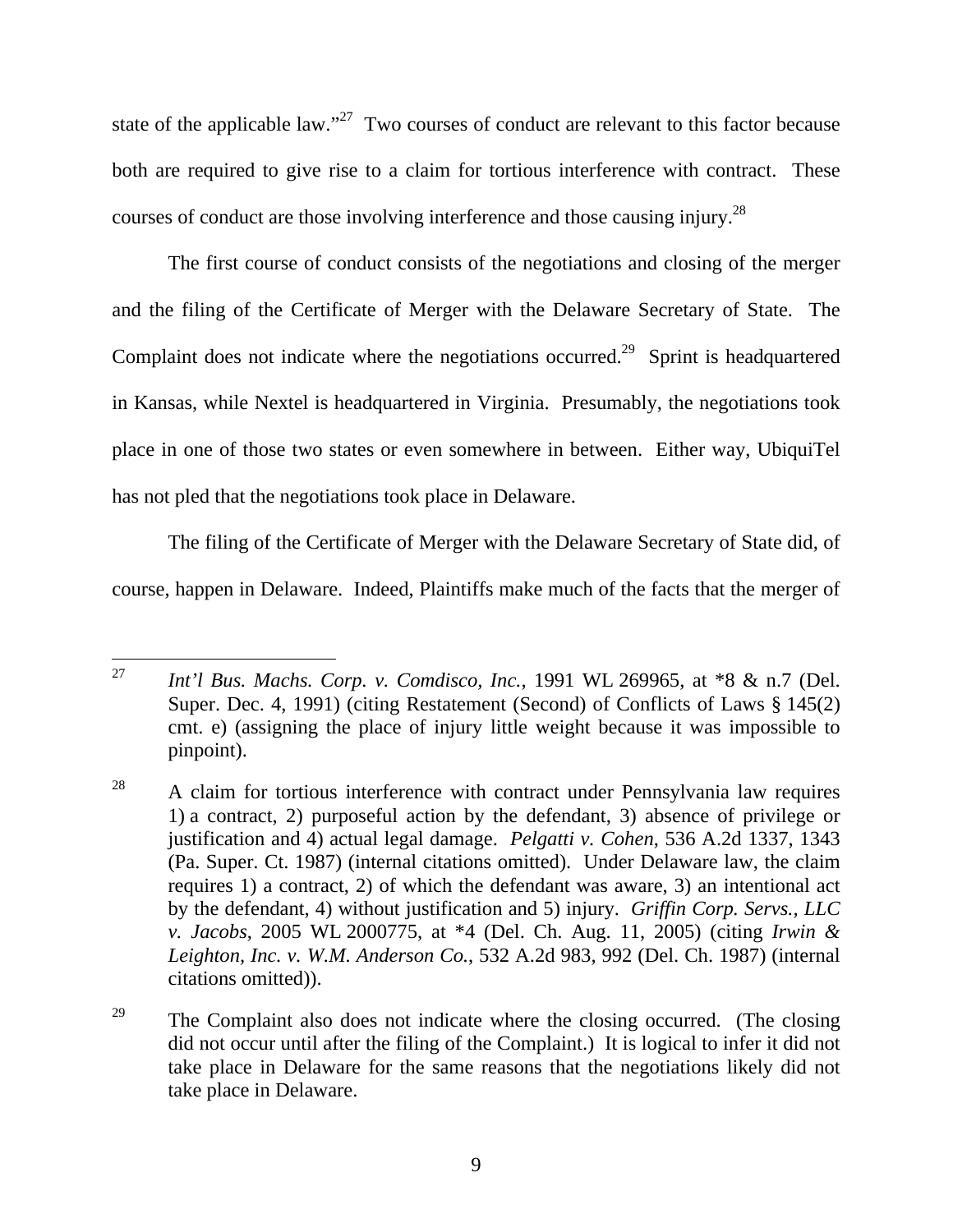Sprint and Nextel is a merger of two Delaware corporations, *i.e.*, Sprint's merger subsidiary and Nextel, and that the merger becomes effective only upon the filing of the Certificate of Merger. $30$  These technical facts, secondary as they are to the substantive conduct at issue, only weigh slightly in favor of Delaware because the tortious conduct complained of is not the merger itself, but rather includes things such as Nextel's actions in inducing Sprint to enter into the merger.<sup>31</sup> Moreover, the merger is a mere precursor to the conduct that allegedly will injure UbiquiTel.

The second course of conduct is that which allegedly will injure UbiquiTel. To wit, post-merger competition by the combined Sprint Nextel entity in UbiquiTel's territory and Sprint's sharing of UbiquiTel's confidential information with Nextel. $32$ UbiquiTel does not allege that the merger of the two Delaware corporations involved here and the filing of the Certificate of Merger with the Delaware Secretary of State actually will injure UbiquiTel. $33$  Instead, the injury-causing conduct will occur in the nine states where UbiquiTel and Nextel compete and wherever Sprint allegedly will share UbiquiTel's confidential information with Nextel, which also is likely to occur in Kansas or Virginia. It is unlikely any of this conduct will occur in Delaware or Pennsylvania.

 $30\,$ 30 Pls.' Mem. in Opp. to Nextel Commc'ns' Mot. to Dismiss ("POB") at 8–9.

<sup>&</sup>lt;sup>31</sup> Plaintiffs' counsel conceded as much at argument. Tr. at 39 ("I don't think the place of execution of the contract is the magic. The tort in this case is not about a piece of paper signed.")

<sup>32</sup> *See* Compl. ¶¶ 70–71.

<sup>33</sup> *See, e.g., id.* ¶ 52 ("Sprint and Nextel plan to breach this exclusivity provision after consummating the merger."); *id.*  $\P$  64 ("After the merger" Sprint Nextel will compete in the 1900 MHz band.).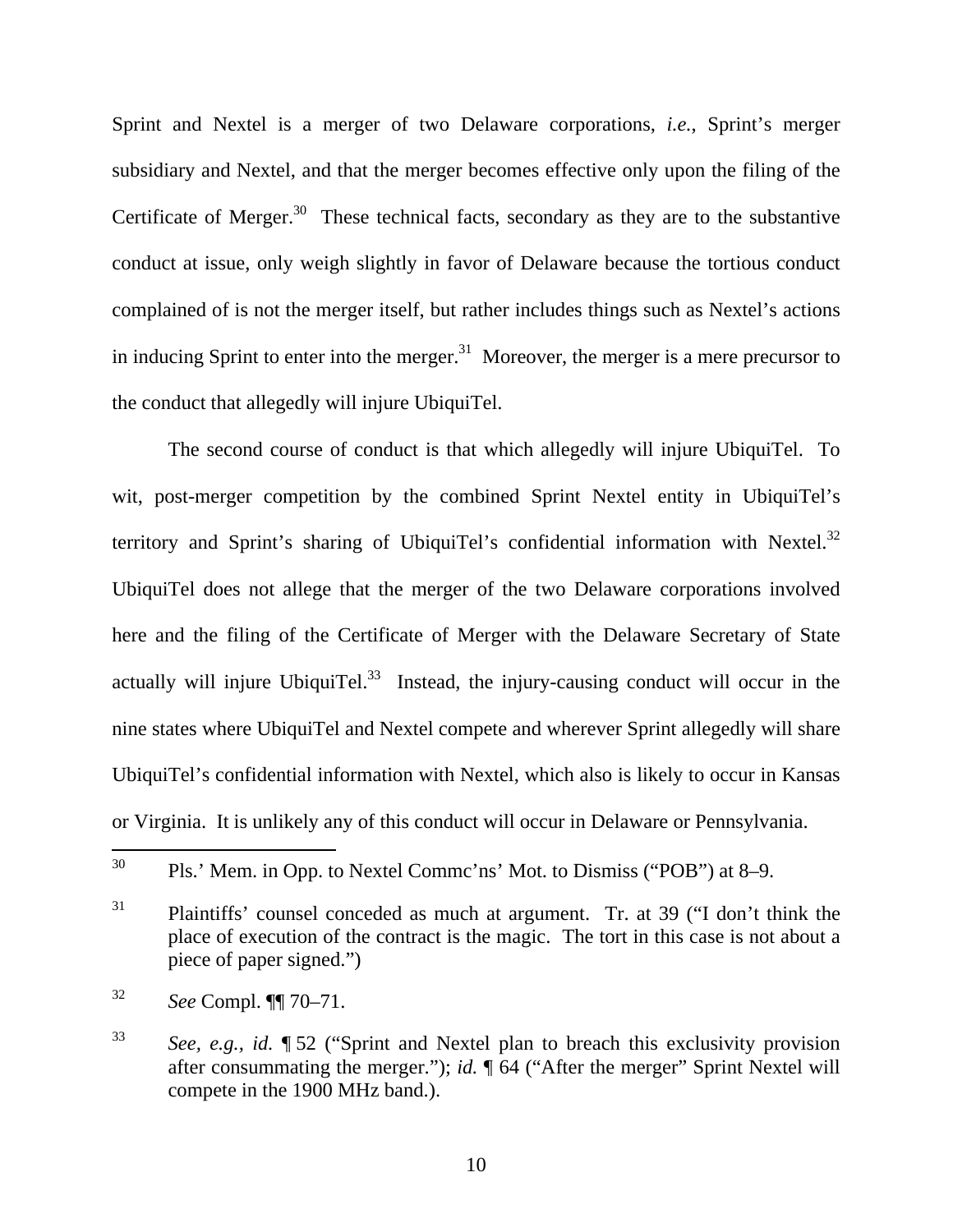The place of injury causing conduct thus favors application of Delaware law, but only very slightly.

# **3. Domicile, residence, nationality, place of incorporation and place of business of the parties**

Although both UbiquiTel and Nextel are incorporated in Delaware, "a corporation's principal place of business is a more important contact than the place of incorporation."<sup>34</sup> This is particularly true where, as here, the corporation does little or no business in the state of incorporation.<sup>35</sup> Further, where the injury occurs in two or more states, the plaintiff's principal place of business "is the single most important contact for determining the state of the applicable law as to most issues in situations involving . . . financial [or economic] injury  $\ldots$  . . .<sup>36</sup> UbiquiTel's principal place of business is in Pennsylvania; thus this factor favors application of Pennsylvania law.<sup>37</sup>

<sup>34</sup> 34 Restatement (Second) of Conflicts of Laws § 145(2) cmt. e (1971); *id.* (place of business most important contact when "the interest is a business or financial one, such as in the case of unfair competition [or] interference with contractual relations").

<sup>35</sup> *Id.* The Conflicts Restatement is silent on whether the fact that Plaintiffs also do "little or no business" in the state of their principal place of business affects the analysis. That fact would seem to weaken the case for application of Pennsylvania law.

<sup>36</sup> Restatement (Second) of Conflicts of Laws § 145(2) cmt. e (1971); *see also Pittway Corp. v. Lockheed Aircraft Corp.*, 641 F.2d 524, 528 (7th Cir. 1981) ("The harm that [plaintiff] suffered and for which it seeks to be compensated was purely economic and as such was sustained in Illinois, where [plaintiff's] principal place of business is located . . . .").

<sup>&</sup>lt;sup>37</sup> The nationality of the parties is irrelevant because both are United States corporations. The domicile of the parties—Pennsylvania and Virginia—adds some weight in favor of application of Pennsylvania law.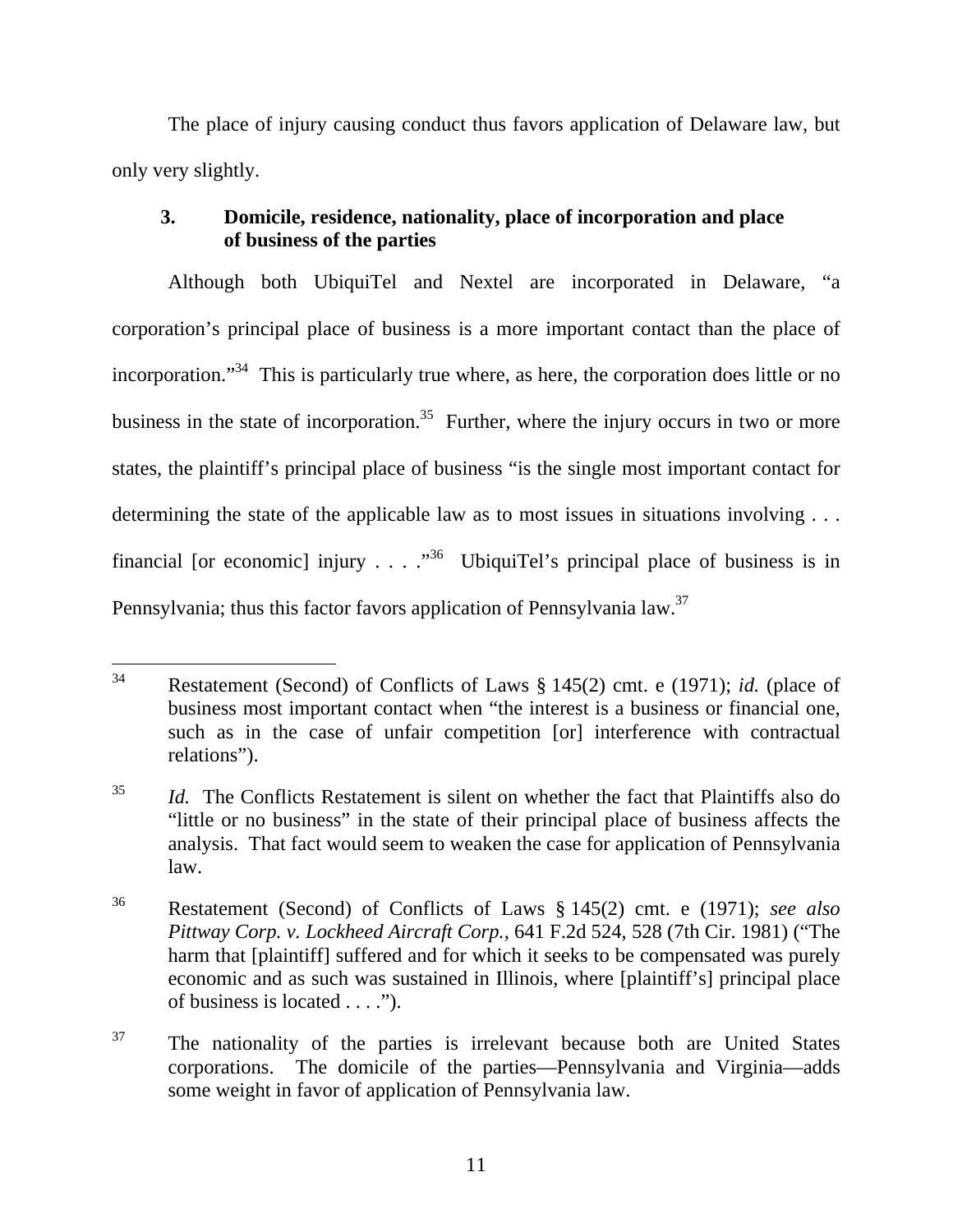## **4. Relationship between UbiquiTel and Nextel**

UbiquiTel and Nextel's relationship is one of competitors in the nine states where UbiquiTel has cellular operations.<sup>38</sup> The companies have no relationship in Delaware or Pennsylvania. In addition, the pre-merger actions complained of do not arise out of any relationship between UbiquiTel and Nextel, while the post-merger actions arise out of their relationship as competitors in nine states. Accordingly, this factor is neutral as between application of Delaware and Pennsylvania law.<sup>39</sup>

## **5. Policy considerations**

An evaluation of the seven broad policy considerations set out in the Conflicts Restatement weighs slightly in favor of applying Delaware law.<sup>40</sup> Both Delaware and

<sup>38</sup> Compl.  $\P$ [2, 10; POB at 9 (stating that UbiquiTel and Nextel's relationship "is entirely that of competitors in the nine states where UbiquiTel operates").

<sup>&</sup>lt;sup>39</sup> Plaintiffs argue that the Court should consider the relationship between Nextel and the Sprint entities. POB at 9. The Conflicts Restatement, however, indicates that the relevant relationship is that between the plaintiff (UbiquiTel) and the defendant (Nextel). *See* Restatement (Second) of Conflicts of Laws § 145(2) cmt. e (1971) ("When there is a relationship between the plaintiff and the defendant and when the injury was caused by an act done in the course of the relationship, the place where the relationship is centered is another contact to be considered."). Even assuming for purposes of argument that the relationship between Nextel and the Sprint entities is relevant to this factor, it still may not weigh in favor of applying Delaware law because, on the current record, the location of the relationship between the Sprint entities and Nextel is indeterminate. As discussed in the context of the place of injury causing conduct, it is not the filing of the Certificate of Merger in Delaware that will injure UbiquiTel. *See supra* II.A.2. Rather, it is the pre-merger conduct of Nextel that gives rise to UbiquiTel's alleged tortious interference with contract claim and the post-merger conduct of the combined entity that allegedly will injure UbiquiTel.

<sup>&</sup>lt;sup>40</sup> The following factors are irrelevant here: 1) the needs of the interstate and international systems and 7) ease in the determination and application of the law to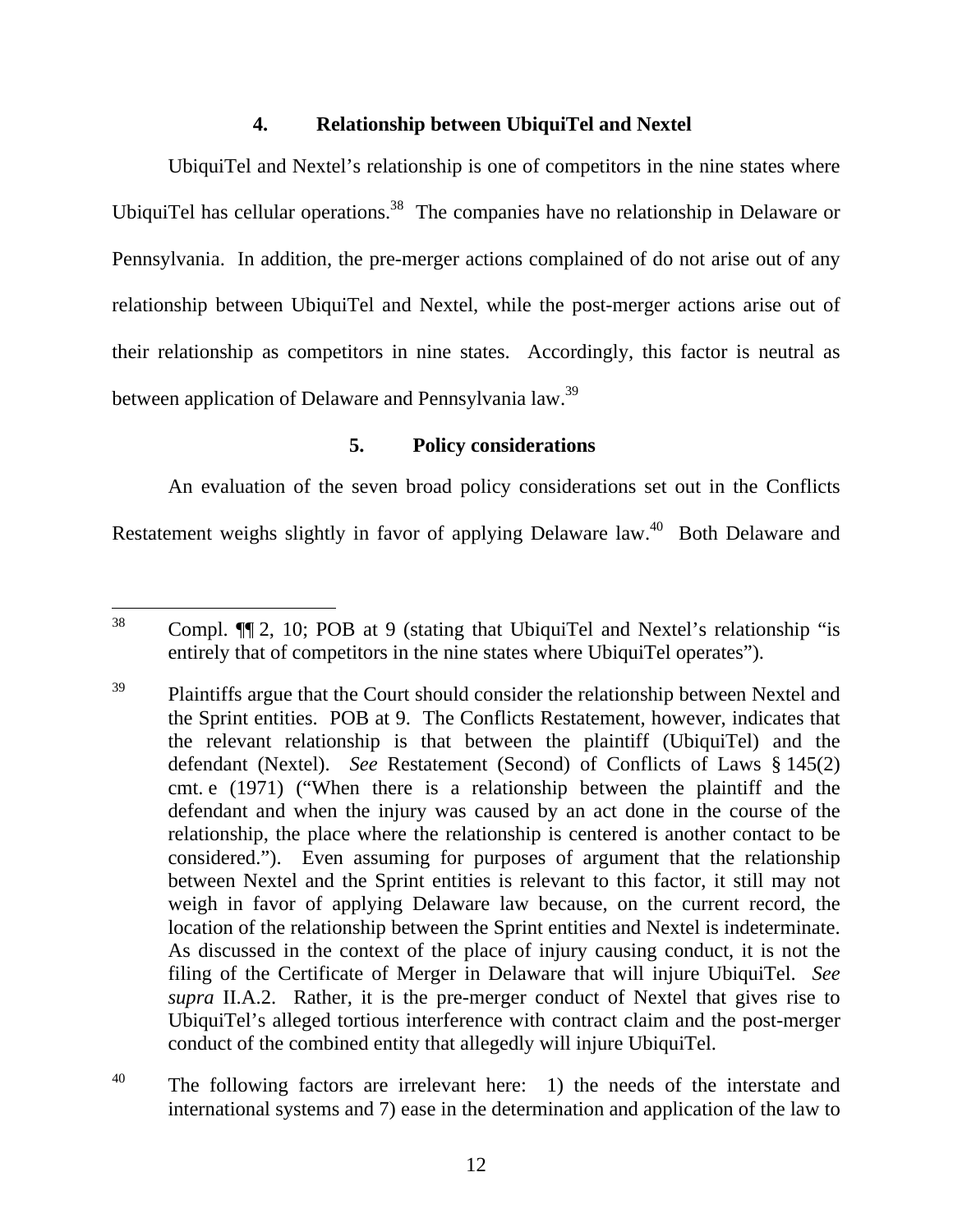Pennsylvania have an interest in deterring tortious interference with contract and punishing those who do so interfere. Pennsylvania also has an interest in protecting its residents from, and compensating them for, tortious interference with contract, but Delaware has a similar interest in protecting its corporate citizens from such interference.

It is the sixth consideration—certainty, predictability, and uniformity of result that weighs in favor of applying Delaware law. This action is one of two currently before this Court with virtually identical causes of action and virtually identical facts giving rise to those causes of action.<sup>41</sup> It would be somewhat inefficient if this Court applied Pennsylvania law in this case, but Delaware, or even another state's law, in the *Horizon* case. However, UbiquiTel cannot reasonably argue that it has some justified expectation in the application of Delaware law to the tort claims it asserted against Nextel when UbiquiTel's principal place of business is in Pennsylvania and its operations are dispersed among nine other states.

The broad policy considerations that inform choice of law decisions thus weigh slightly in favor of applying Delaware law.

#### **6. Choice of law conclusion**

At this stage in the proceedings, it appears as if Pennsylvania has the most significant relationship to UbiquiTel's tort claims. UbiquiTel's principal place of

 $\overline{a}$ 

be applied. Although this Court is more familiar with Delaware law, it can ascertain the law of Pennsylvania with relative ease.

<sup>41</sup> *See* Complaint, *Horizon Pers. Commc'ns, Inc., et al. v. Sprint Corp., et al.*, C.A. No. 1518-N (asserting, *inter alia*, claims for tortious interference with contract and civil conspiracy against Nextel).

13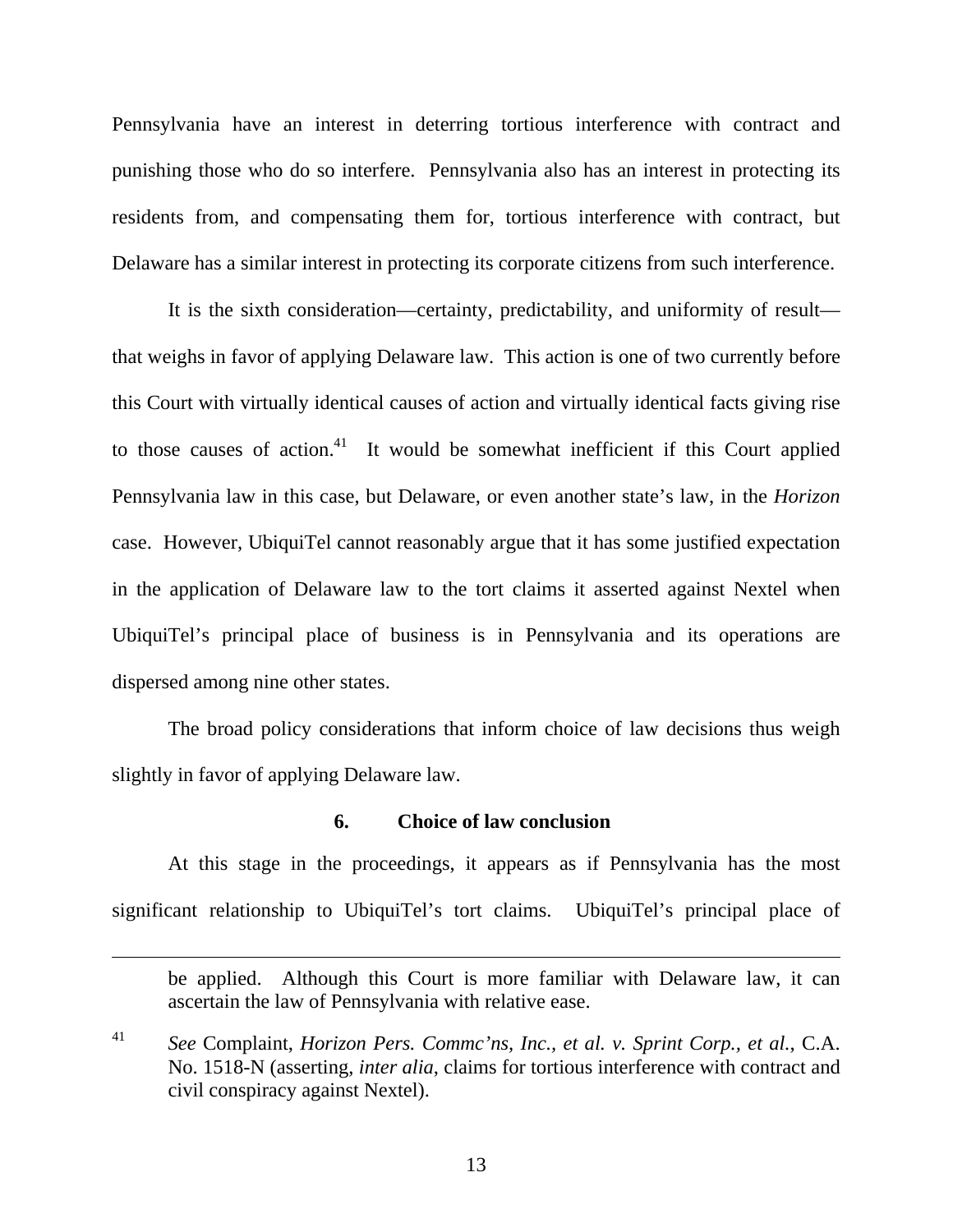business is in Pennsylvania and it will, in a financial and economic sense, be injured in Pennsylvania by the loss of customers and trade. Thus, for purposes of the instant motion, the Court will apply the substantive law of Pennsylvania.<sup>42</sup>

# **C. Intentional Interference with Contract Claim<sup>43</sup>**

To set forth a legally sufficient cause of action for intentional interference with

contractual relations, UbiquiTel must plead four elements:

(1) the existence of a contractual . . . relation between the complainant and a third party;

(2) purposeful action on the part of the defendant, specifically intended to harm the existing relation . . .;

(3) the absence of privilege or justification on the part of the defendant; and

(4) the occasioning of actual legal damage as a result of the defendant's conduct.<sup>44</sup>

Failure to plead any one of the elements adequately will result in dismissal of

UbiquiTel's claim.

<sup>42</sup> Based on the undeveloped state of the record with respect to many of the factors relevant to the choice of law analysis, this conclusion is preliminary only. As such, it is possible that a more fully developed factual record combined with the policy considerations that favor application of Delaware law will cause this Court to conclude after trial that it should apply the substantive law of Delaware to the tort claims in Counts III and IV of the Complaint.

<sup>43</sup> In Pennsylvania, the tort complained of here is referred to as "*intentional* interference with contract," while in Delaware it is referred to as "*tortious* interference with contract." The parties have used those terms interchangeably and so, too, will the Court.

<sup>44</sup> *Pelgatti*, 536 A.2d at 1343 (internal citations omitted).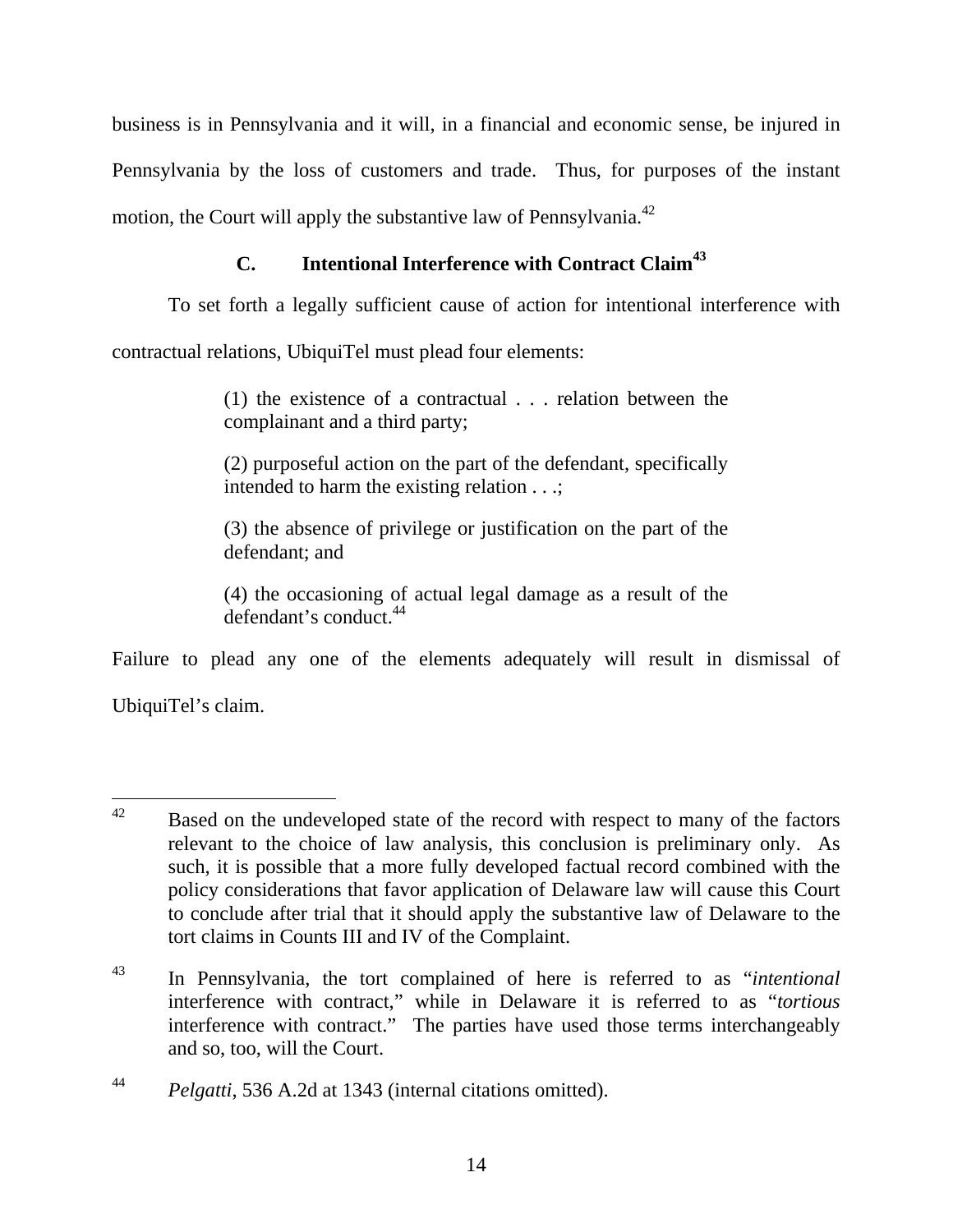The Court finds that UbiquiTel has adequately pled the existence of a contract between it and Sprint,<sup>45</sup> the absence of a privilege or justification on the part of Nextel<sup>46</sup> and actual legal damage that will result from Nextel's conduct.<sup>47</sup> Thus, the dispositive question for purposes of the pending motion is whether UbiquiTel has alleged that Nextel acted with the requisite intent.

Nextel argues that the requisite intent is an act taken "with the *specific intent* to harm UbiquiTel's contractual relations with Sprint."<sup>48</sup> Nextel overstates the required intent. To plead this element, UbiquiTel need only allege that Nextel knew "an injury [was] certain or substantially certain to occur as a result of his action."<sup>49</sup> This level of intent comports with that evinced in the Restatement (Second) of Torts (the "Torts Restatement"), whose formulation of this cause of action the Pennsylvania Supreme Court has adopted.<sup>50</sup>

48 Def.'s Opening Br. in Support of its Motion to Dismiss ("DOB") at 8–9 (citing *Glenn v. Point Park Coll.*, 272 A.2d 895, 899 (Pa. 1971)).

<sup>45</sup> Compl.  $\P$  17 & Ex. A.

<sup>46</sup> *Id.* ¶ 95.

<sup>&</sup>lt;sup>47</sup> *Id.*  $\P\P$  51–71, 83, 96.

<sup>49</sup> *Leonard A. Feinberg, Inc. v. Cent. Asia Capital Corp.*, 974 F. Supp. 822, 846 (E.D. Pa. 1997) (internal citations omitted); *Total Care Sys., Inc. v. Coons*, 860 F. Supp. 236, 241 (E.D. Pa. 1994) ("[I]intent in this [tortious interference with contract] case may be shown where the actor knows an injury is certain or substantially certain to occur as a result of his action.") (internal citation omitted).

<sup>50</sup> *Alder, Barish, Daniels, Levin & Creskoff v. Epstein*, 393 A.2d 1175, 1183 (Pa. 1978); *accord Thompson Coal Co. v. Pike Coal Co.*, 412 A.2d 466, 470 (Pa. 1979).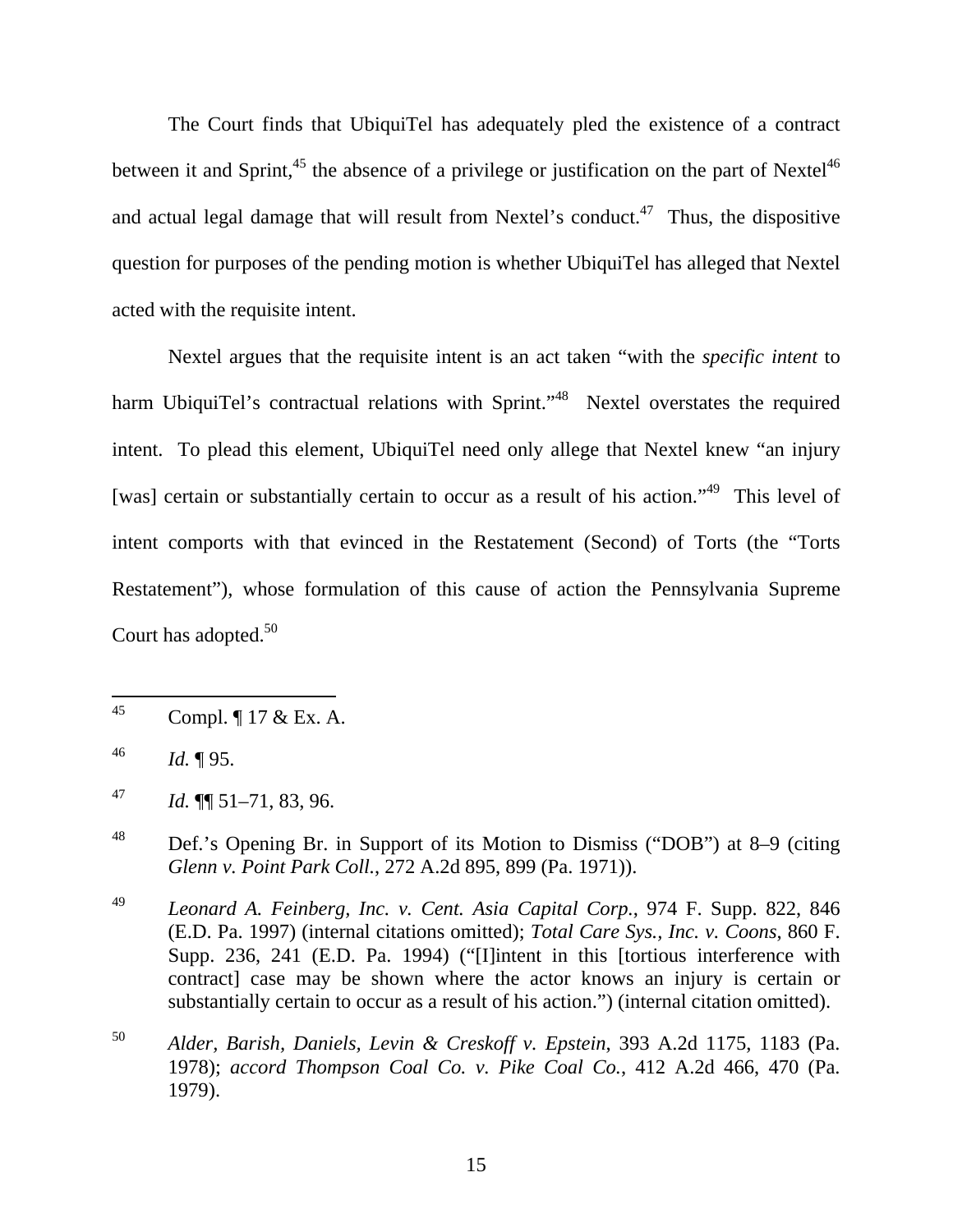In Comment j to Section 766 (Intentional Interference with Performance of Contract by Third Person), the Torts Restatement states that the cause of action "is broader . . . in its application than to cases in which the defendant has acted with [the] purpose or desire" of interference with a contract.<sup>51</sup> The cause of action also includes

> intentional interference, as that term is defined in § 8A, in which the actor does not act for the purpose of interfering with the contract or desire it but knows that the interference is certain or substantially certain to occur as a result of his action. The rule applies, in other words, to an interference that is incidental to the actor's independent purpose and desire but known to him to be a necessary consequence of his action. $52$

Section 8A defines "intent" for purposes of the Torts Restatement. It provides that "[i]f the actor knows that the consequences are certain, or substantially certain, to result from his act, and still goes ahead, he is treated by the law as if he had in fact desired to produce the result $"53$ 

UbiquiTel has pled, at least, that Nextel knew that its actions would cause Sprint

to breach its contract with UbiquiTel. In its Complaint, UbiquiTel quotes from Sprint

<sup>51</sup> Restatement (Second) of Torts § 766 cmt. j (1979).

 $16^{52}$  *Id.* 

<sup>53</sup> Restatement (Second) of Torts § 8A (1979). Nextel's citation to *Glenn* in support of its argument that UbiquiTel must plead that it acted purposefully to harm UbiquiTel is unavailing. *Glenn* set out this more particularized intent for cases of alleged intentional interference with *prospective* contractual relations. 272 A.2d 895, 899; *see also Thompson Coal*, 412 A.2d at 466 (acknowledging "a trend to separate those instances in which there has been an alleged interference with an existing contract right from instances in which the interference is charged with affecting prospective contractual relations."). Further, the Court has found no case in which a Pennsylvania court has applied *Glenn*'s particularized intent standard in the context of a claim for intentional interference with contractual relations.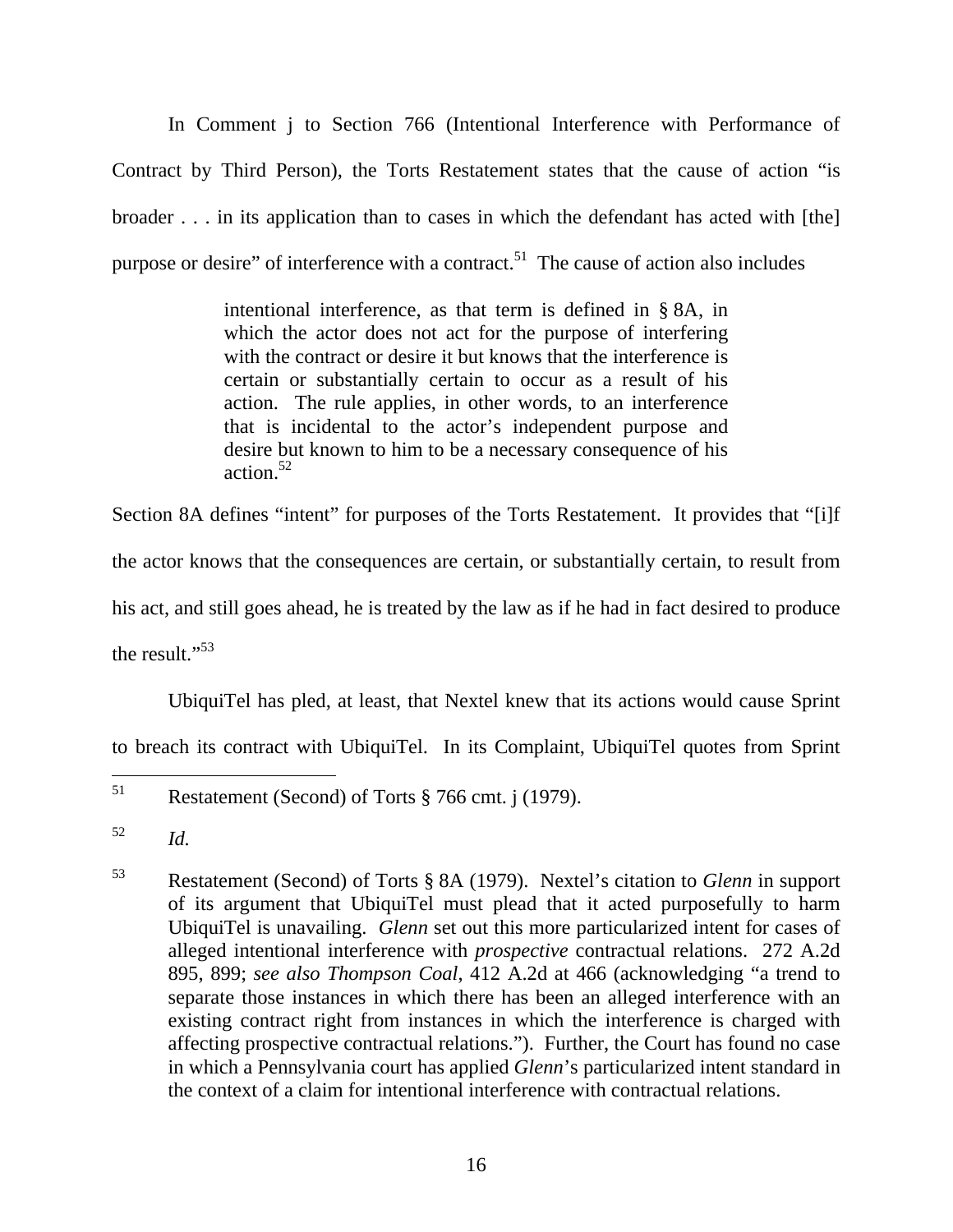and Nextel's joint proxy statement. There, Nextel acknowledged that "[a]ll of these [Affiliate] arrangements restrict Sprint's and its affiliates' ability to own, operate, build or manage wireless communications networks or to sell Sprint's wireless services within specified geographic areas."<sup>54</sup> Nextel also acknowledged that the arrangements with the Affiliates subject Sprint to "other restrictions"<sup>55</sup> besides the exclusivity provisions like, for example, the provisions concerning the protection of the Affiliates' confidential information. UbiquiTel alleges that Nextel "was aware of UbiquiTel's exclusive rights under Section 2.3 of the Management Agreement and aware that if Sprint merged with Nextel, then Sprint, or its successor in interest, would breach that contractual obligation to UbiquiTel."56 Finally, UbiquiTel alleges that "Nextel intentionally caused Sprint to execute the merger agreement – a significant factor giving rise to the imminent breach of the Management Agreement."<sup>57</sup> UbiquiTel thus has adequately alleged the four elements of a claim for intentional interference with contract under Pennsylvania law.58

56 *Id.* ¶ 93.

<sup>54</sup> Compl.  $\P$  44.

 $1d. \P 43.$ 

<sup>57</sup> *Id.* ¶ 94.

<sup>58</sup> The Court finds that UbiquiTel also has adequately alleged a claim for tortious interference with contract under Delaware law. *See* Compl. ¶¶ 17 & Ex. A (contract), 44 (Nextel's awareness of the contract), 93, 94 (an intentional act by Nextel that is a significant factor in bringing about the breach of the contract), 95 (the act was without justification), 51–71, 83, 96 (injury).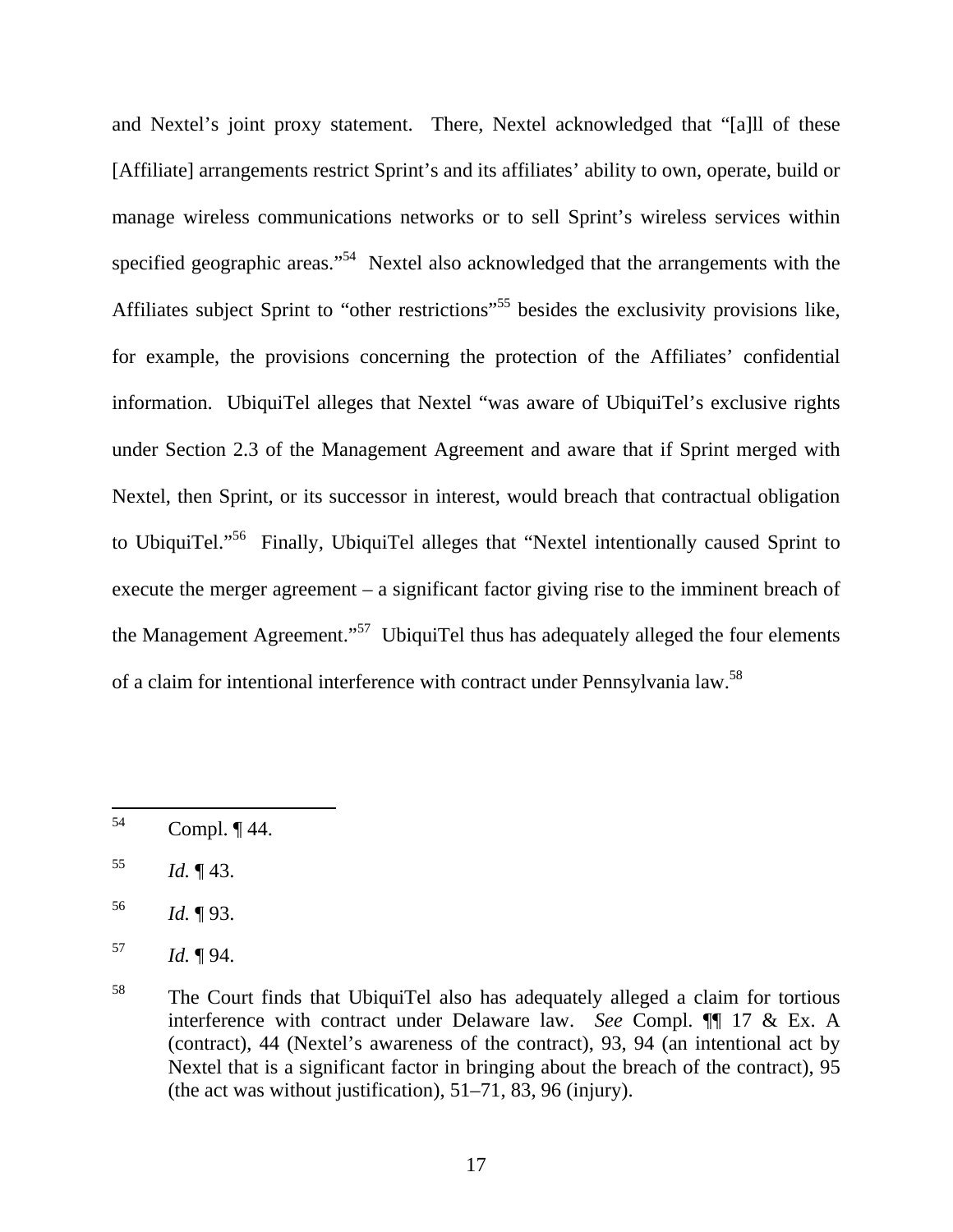#### **D. Temporal Considerations**

Nextel argues, in the alternative, that it cannot be liable for tortious interference with contract as a matter of law because "'[i]t is hornbook law that a party or successor party to a contract cannot tortiously interfere with its own contracts."<sup>59</sup> In Nextel's view, the tort of intentional interference with contract is not complete until the party subject to the inducement—here, Sprint—breaches the contract and injures the other party, UbiquiTel.<sup>60</sup> Thus, according to Nextel, by the time the combined entity completes the tort, Nextel will be a party to the contract. The combined entity may be liable for breach, but not for tortious interference with contract.

Nextel's argument ignores the doctrine of anticipatory breach. "Pennsylvania law has long recognized that an anticipatory repudiation by an obligor to a contract gives the obligee the immediate right to sue for breach of contract  $\dots$  ...  $\cdot$ <sup>61</sup> "[T]o constitute

<sup>59</sup> 59 DOB at 10–11 (quoting *First & First, Inc. v. Dunkin' Donuts, Inc.*, 1990 WL 36139 (E.D. Pa. Mar. 27, 1990)); Def.'s Reply Brief Br. in Support of its Mot. to Dismiss ("DRB") at 8–10.

<sup>60</sup> DOB at 11 & n.6; DRB at 8.

<sup>61</sup> *2401 Pa. Ave. Corp. v. Fed'n of Jewish Agencies of Greater Phila.*, 489 A.2d 733, 742 (Pa. 1985) (Larsen, J., dissenting) (citing *McClelland v. New Amsterdam Cas. Co.*, 185 A. 198 (Pa. 1938); *Weinglass v. Gibson*, 155 A. 439 (Pa. 1931); *Cameron v. Eynon*, 3 A.2d 423 (Pa. 1939)); *see also* Restatement (Second) of Contracts § 250 (1981) ("A repudiation is (a) a statement by the obligor to the obligee indicating that the obligor will commit a breach that would of itself give the obligee a claim for damages for total breach . . . ."). Delaware law recognizes the same principle: "[T]he law generally has acknowledged for more than one hundred years that an unequivocal statement by a promisor that he will not perform his promise gives the injured party an immediate claim to damages for total breach, in addition to discharging his remaining duties of performance." *Carteret Bancorp, Inc. v. Home Group, Inc.*, 1988 WL 3010, at \*5 (Del. Ch.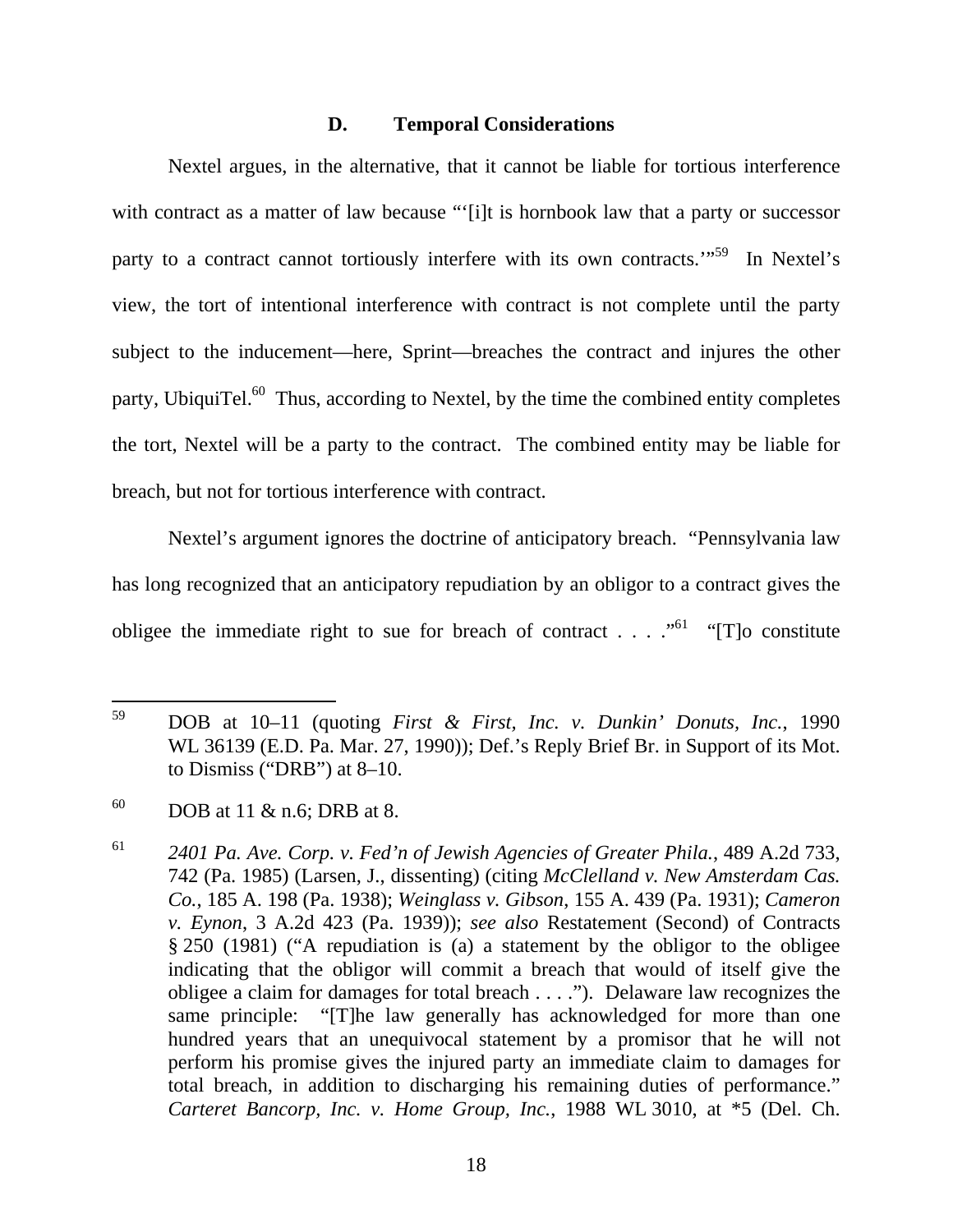anticipatory breach under Pennsylvania law there must be an *absolute and unequivocal* refusal to perform or a distinct and positive inability to do so."<sup>62</sup> Whether in this case there has been an absolute and unequivocal refusal or there was a distinct and positive inability to perform constitutes a mixed question of fact and law inappropriate for resolution now.63 To survive a motion to dismiss, UbiquiTel must allege facts that, if proven true, could allow the trier of fact to find anticipatory breach. This it has done. In the Complaint, UbiquiTel alleges that Sprint thrice indicated that merging with Nextel "would conflict with Sprint's obligations to the Affiliates."64 The fact that Sprint went ahead with the merger without resolving these issues with the Affiliates through

Jan. 13, 1988); *see also Wells v. Lee Builders, Inc.*, 99 A.2d 620, 622 (Del. 1953) (acknowledging doctrine of anticipatory breach).

<sup>62</sup> *Edwards v. Wyatt*, 2005 WL 1349531, at \*1 (3d Cir. June 8, 2005) (internal citation omitted) (emphasis in original).

<sup>63</sup> *2401 Pa. Ave. Corp. v. Fed'n of Jewish Agencies of Greater Phila.*, 466 A.2d 132, 136 (Pa. Super. 1983) ("The first question raised is whether the preceding set of facts is sufficient, as a matter of law, to support the finding of an anticipatory breach . . . ."), *aff'd,* 489 A.2d 733 (Pa. 1985); *2401 Pa. Ave. Corp.*, 489 A.2d at 736 (majority opinion) (concluding that "[t]he *facts* of this case indicate no statement or action which constituted an absolute or unequivocal refusal to perform or a distinct and positive statement of an inability to do so.") (emphasis added).

 $64$  Compl.  $\P\P$ 42–44.

 $\overline{a}$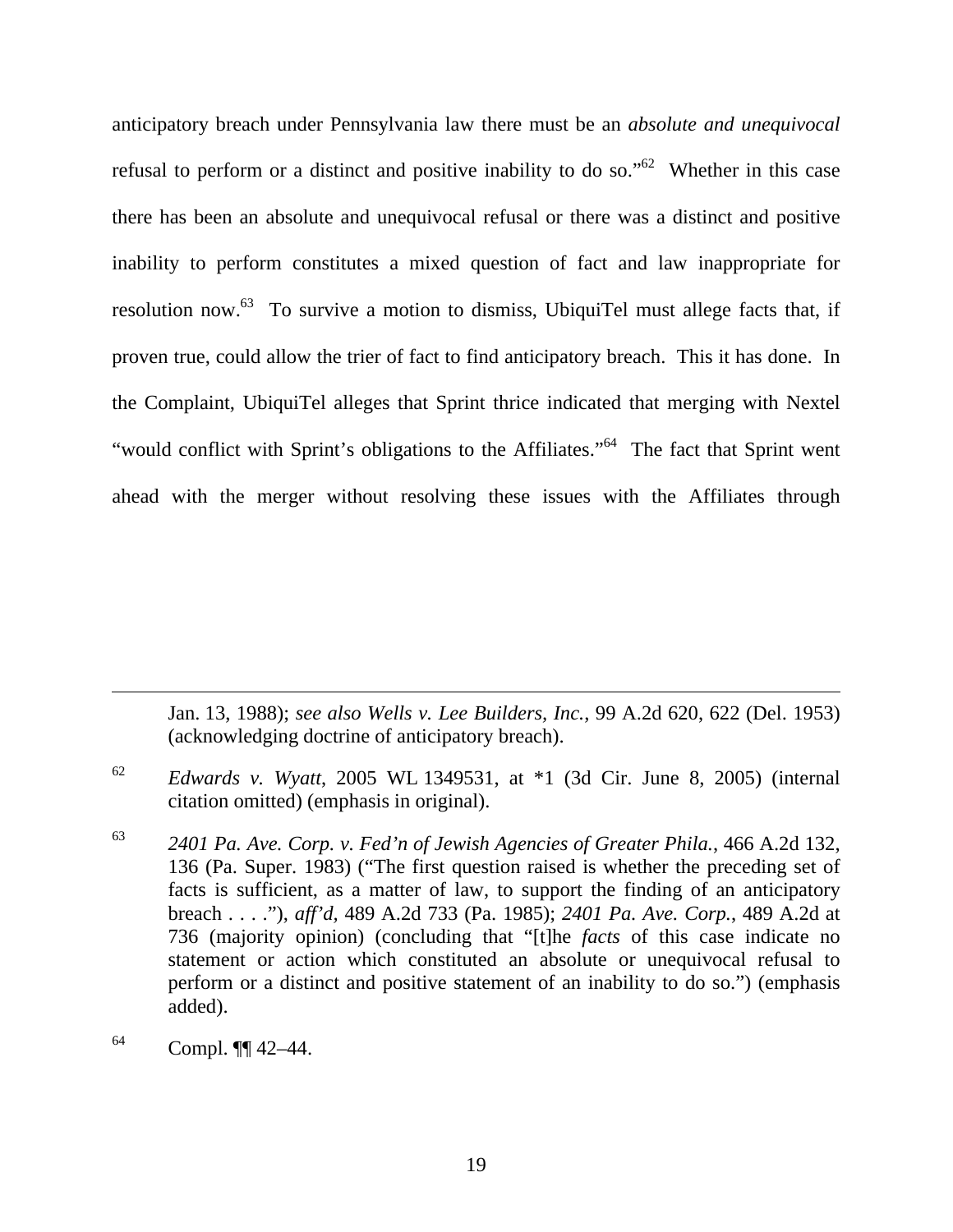negotiation, as it allegedly told the Affiliates it would attempt to  $do<sub>0</sub>$ <sup>65</sup> may support a finding of an anticipatory breach. $^{66}$ 

Nextel argues that the portions of it and Sprint's public disclosures cited by UbiquiTel do not show an immediate intention of the combined entity to breach the Management Agreements and thus UbiquiTel has not pled breach, whether actual or anticipatory.<sup>67</sup> Underlying Nextel's argument is the possibility that the combined entity will abide by the provisions the Management Agreement to the detriment of the financial and economic success of the combined entity. Nextel may be right with respect to the exclusivity provisions of the Management Agreement, but, at least with respect to the confidential information provisions, UbiquiTel has pled facts that if proven true could give rise to a finding of anticipatory breach. To wit, UbiquiTel alleges that 1) Sprint possesses UbiquiTel's confidential information,<sup>68</sup> 2) "[d]isclosure of this information to UbiquiTel's competitors would irreparably harm UbiquiTel,"<sup>69</sup> 3) Nextel is a competitor

 $\overline{a}$ 

 $1d. \P 42.$ 

<sup>66</sup> *Cf. 2401 Pa. Ave. Corp.*, 489 A.2d at 737 (majority opinion) (noting that party's continued negotiations support the conclusion that it's words and conduct did not constitute an unequivocal refusal to perform).

<sup>67</sup> *See* Tr. at 60–61 (counsel for Nextel arguing that "those quoted sections of the proxy complaint simply won't bear that weight, because . . . they say that the intention is to follow the agreements and pointing out, as a matter of risk disclosure, that a dispute over those agreements might arise and . . . might impose burdens on Sprint-Nextel.").

<sup>68</sup> Compl. ¶ 35–37.

<sup>69</sup> *Id.* ¶ 39.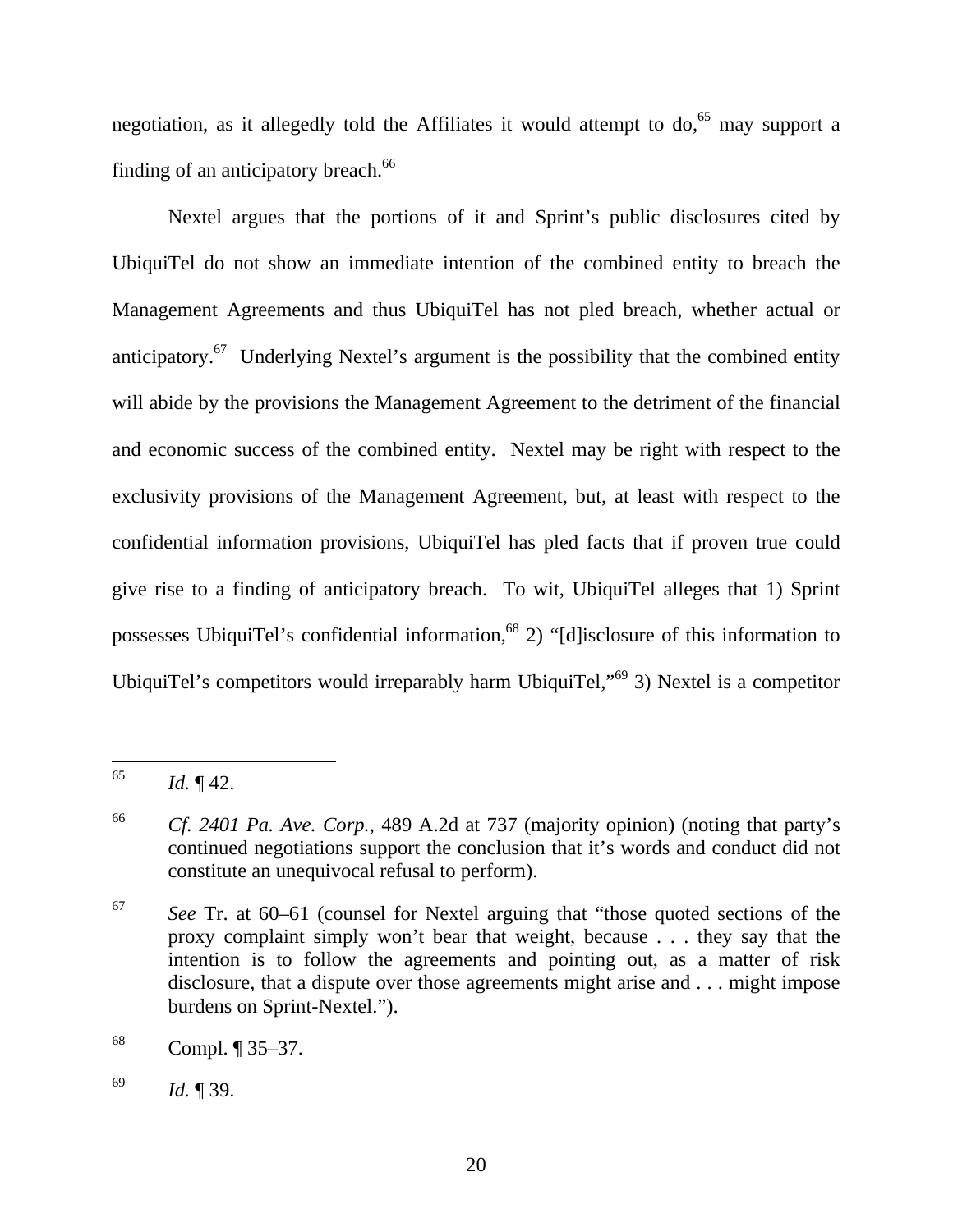of UbiquiTel,<sup>70</sup> 4) Nextel will continue to sell Nextel products after the merger,<sup>71</sup> and 5) Nextel will have access to the confidential information by virtue of the merger with and into Sprint.72 The merger of Sprint and Nextel while Sprint possesses UbiquiTel's confidential information and is obligated not to use such information to compete with UbiquiTel conceivably could evidence, at least at the pleading stage, a distinct and positive inability to perform under the contract.

Whether an anticipatory breach of contract completes the tort of intentional interference with contract appears to be a matter of first impression in Pennsylvania.<sup>73</sup> At

- 70 *Id.*  $\P$  10.
- $^{71}$  *Id.*  $\sqrt{54}$ .
- $^{72}$  *Id.* 169.
- <sup>73</sup> *Cf. First & First*, 1990 WL 36139, at \*93 (declining to grant preliminary injunction on tortious interference with business relations claim because defendants said they would honor all of third party's contractual commitments and because it is hornbook law that a party cannot tortiously interfere with a contract to which it is a party, but not addressing the question of whether an anticipatory breach, which was not present in that case, could give rise to a claim of tortious interference with contract). It also appears to be a matter of first impression in Delaware. In *Universal Studios, Inc. v. Viacom, Inc.*, then Vice Chancellor (now Chief Justice) Steele confronted a very similar factual scenario: MCA and Paramount were parties to a contract that prohibited them from owning or operating a competing cable television station. Viacom, an operator of competing television stations, merged with Paramount and MCA sued. The Court concluded that "MCA ha[d] not carried its burden of proof on the required element of an intent to interfere in the performance of the parties' obligations under this joint venture agreement," but observed, in dicta, that there "can be no tortious interference by Viacom because the act complained of is the merger. But the merger, in and of itself, is not violative of Paramount's obligations under the Guarantee or the Agreement." 705 A.2d 579, 593 (Del. Ch. 1997). Chief Justice Steele thus did not address the question of whether there had been an anticipatory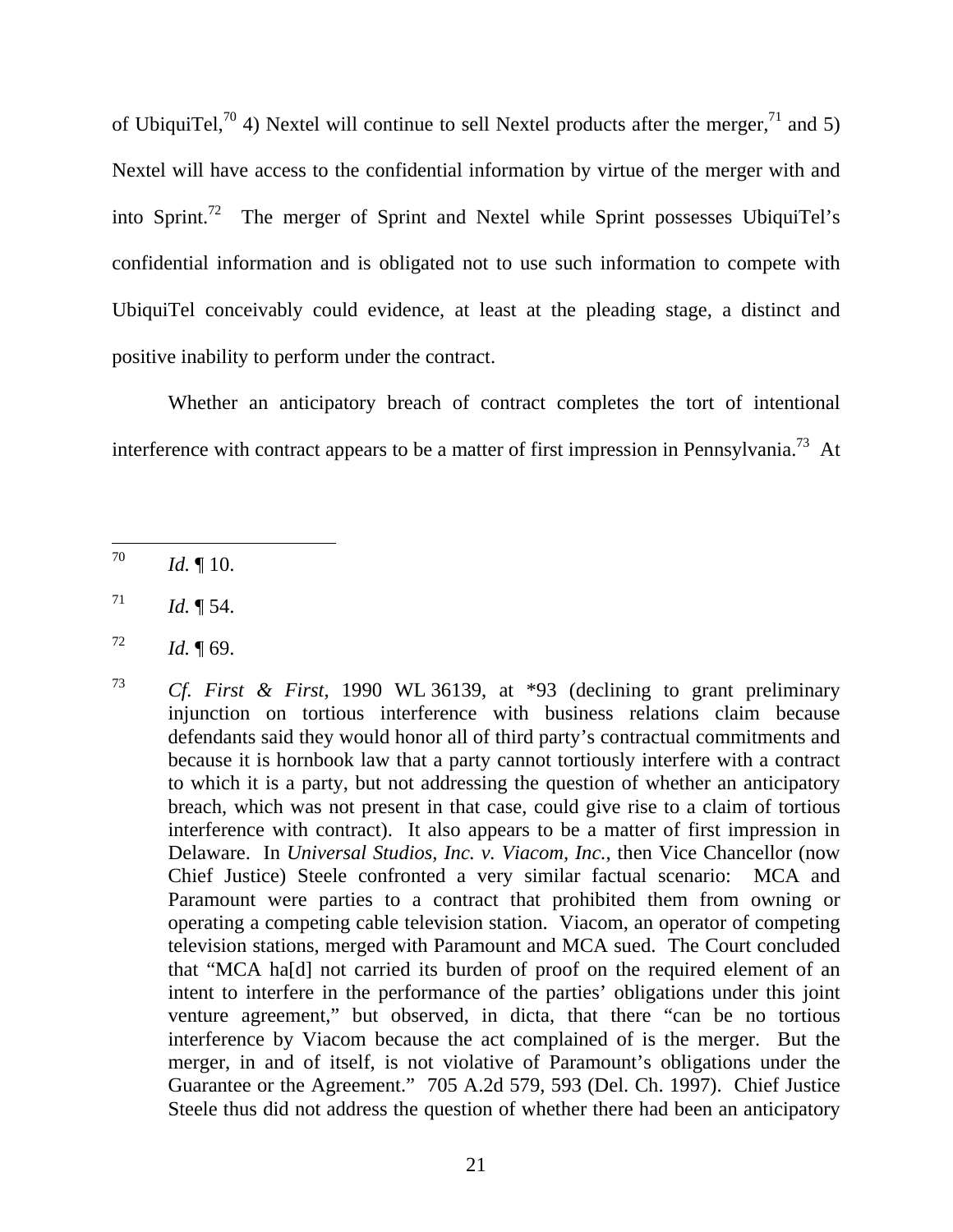least one court, however, has ruled on this issue. In *Hawkinson v. Bennett*, the Supreme Court of Kansas held that anticipatory breach is sufficient to satisfy the breach element of a claim for tortious interference with contract.<sup>74</sup>

At this stage in the proceeding, where the Court has made only a tentative decision as to which state's substantive law applies and where the parties have not fully briefed the issue, the Court is inclined to agree with the reasoning of the Kansas court that anticipatory breach is sufficient to satisfy the breach element for tortious interference with contract. If the Court were to hold otherwise, it might allow a party to a merger to tortiously interfere with a contract but then avoid tort liability for such interference by consummating the merger. Such a result arguably would be inequitable because it would permit a party to commit a wrong in tort without being exposed to liability for a tortbased remedy.<sup>75</sup> Although the injured party still would have an action sounding in contract, *i.e.*, for breach of contract, situations may exist where the injured party would prefer to bring an action sounding in tort. For example, the damages flowing from a contract cause of action may be more limited than from a tort cause of action.

breach of the agreement and, if there was, whether that would have been sufficient to satisfy the injury requirement for a claim of tortious interference with contract.

 $\overline{a}$ 

<sup>74 962</sup> P.2d 445, 471–72 (Kan. 1998).

<sup>75</sup> *See Agostino v. Hicks*, 2004 WL 443987, at \*9 (Del. Ch. Mar. 11, 2004) ("[E]quity will not suffer a wrong without a remedy . . . ."); *Medi-Tec of Egypt Corp. v. Bausch & Lomb Surgical*, 2004 WL 415251, at \*2 n.12 (same).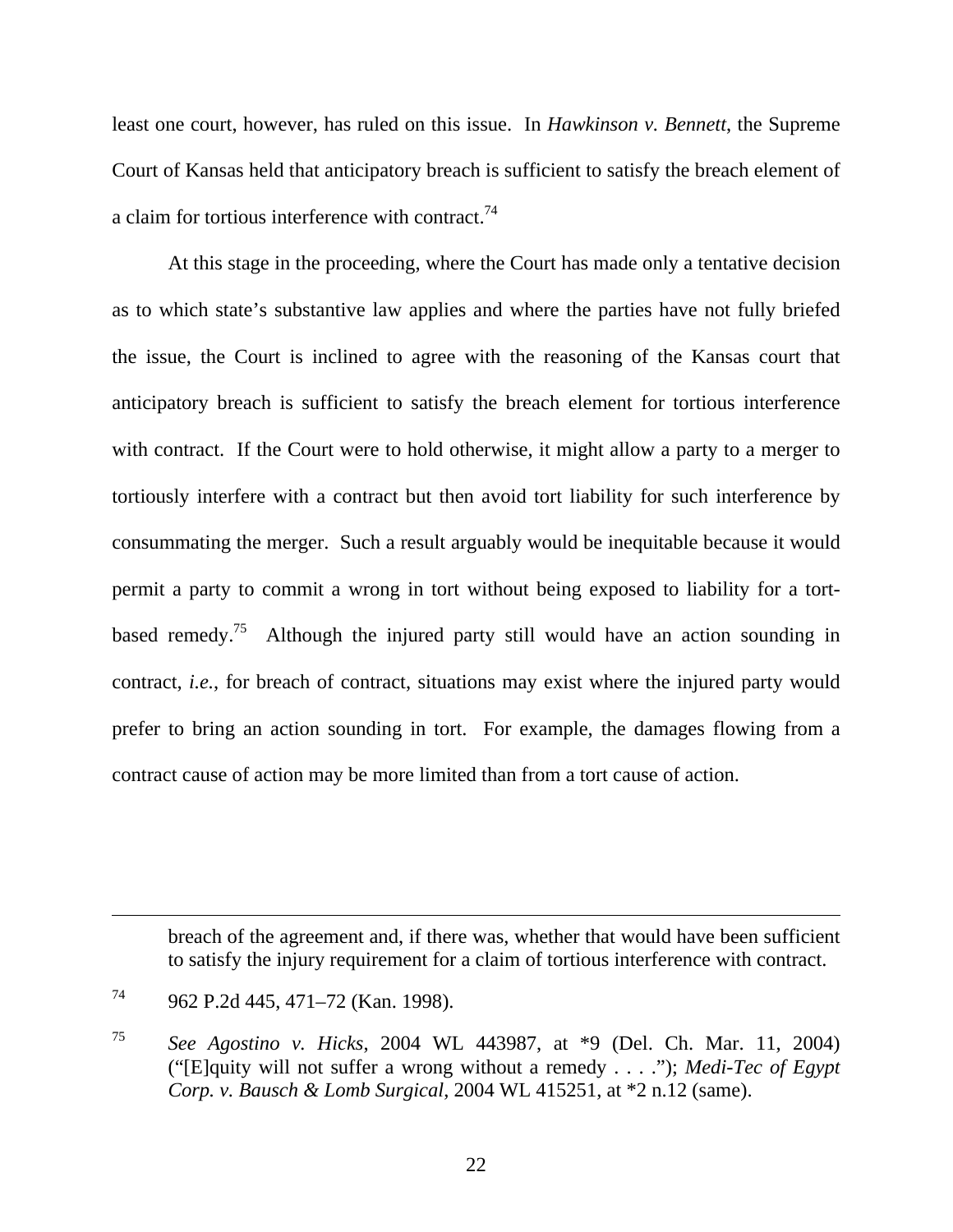#### **E. Civil Conspiracy Claim**

"[T]o state a cause of action for civil conspiracy, a plaintiff must show that two or more persons combined or agreed with intent to do an unlawful act or to do an otherwise lawful act by unlawful means. Proof of malice, *i.e.*, an intent to injure, is essential in proof of conspiracy."76 The Court already has found that UbiquiTel has alleged that two persons (Sprint and Nextel) agreed to do an unlawful act (intentionally interfere with UbiquiTel and Sprint's contract). Thus, the dispositive question is whether UbiquiTel has pled that Nextel acted with an intent to cause injury.

Court of Chancery Rule 9(b) provides that "[m]alice, intent, knowledge and other conditions of mind of a person may be averred generally." UbiquiTel has pled that Nextel had knowledge of the Management Agreement before consummating the merger<sup>77</sup> and was "aware that if Sprint merged with Nextel, then Sprint, or its successor in interest, would breach that contractual obligation to UbiquiTel."<sup>78</sup> UbiquiTel also has pled that Nextel announced plans to compete with UbiquiTel in the 1900 MHz band "immediately."<sup>79</sup> Assuming these facts are true, as the Court must do on a motion to dismiss under Rule 12(b)(6), they are sufficient to suggest an inference that Nextel

<sup>76</sup> <sup>76</sup> *Skipworth by Williams v. Lead Indus. Assoc.*, 690 A.2d 169, 174 (Pa. 1997) (internal citation omitted).

 $77$  Compl.  $\P$  44, 92–93.

 $1d. \P 93.$ 

 $1d. \P 66.$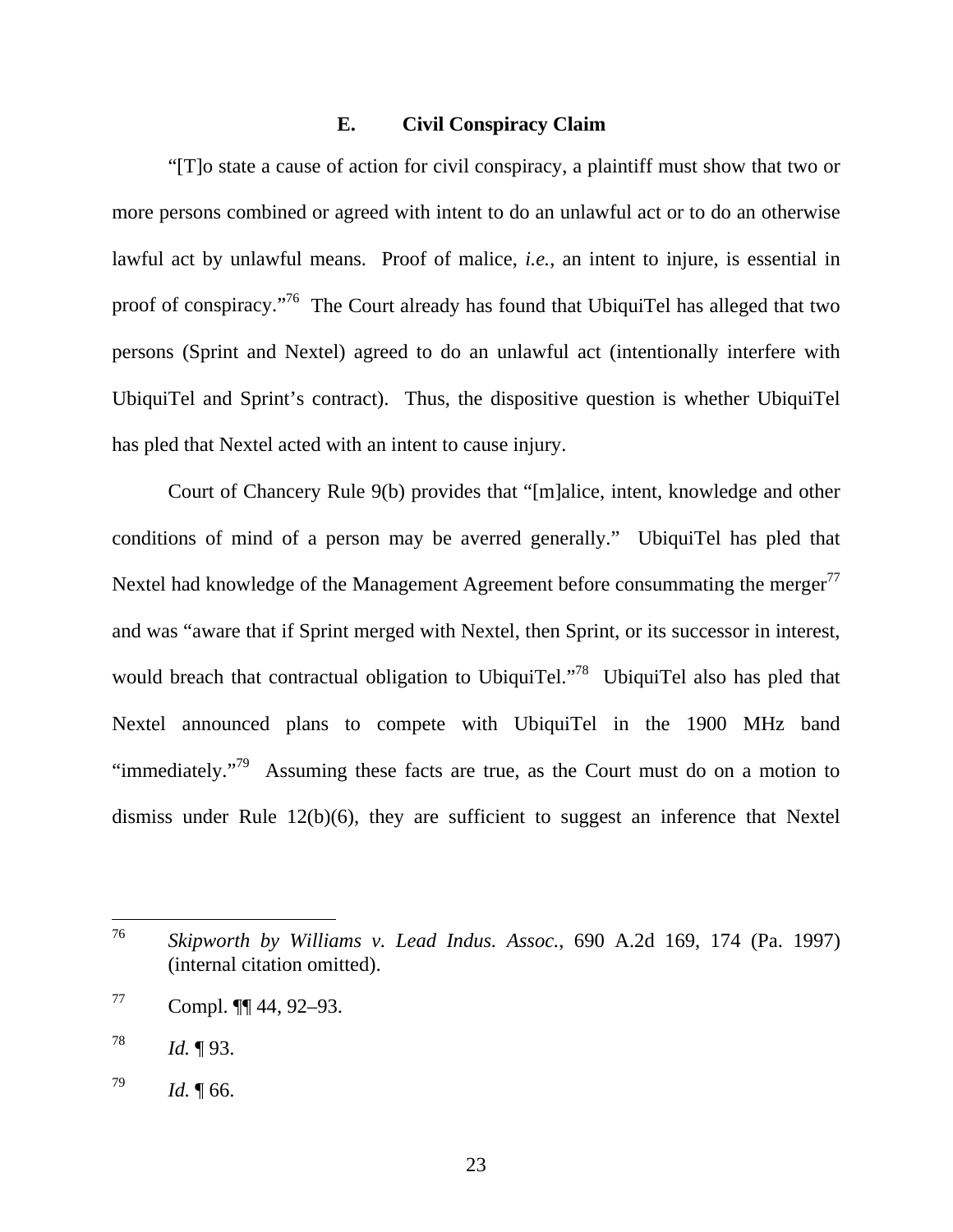intended to cause injury. Whether Nextel's intent rises to the level of actual malice is a question of fact for trial.<sup>80</sup>

Nextel denies having had any intent to compete unfairly against UbiquiTel, arguing that it has a different competitive focus than UbiquiTel. $81$  Nextel relies on a document attached to the Complaint to support its allegation that it has a different competitive focus from UbiquiTel. $82$  The Complaint, however, specifically alleged that Nextel has announced an intent to compete with UbiquiTel.<sup>83</sup> On a motion to dismiss, the Court "cannot choose between two differing reasonable interpretations of ambiguous provisions."84 "Dismissal . . . is proper only if the defendant's interpretation is the *only*  reasonable construction as a matter of law."85 Nextel's argument that it and Sprint cannot

<sup>80</sup> The Court finds that UbiquiTel has adequately alleged a cause of action for civil conspiracy under Delaware law. To state a claim for civil conspiracy under Delaware law, a plaintiff must allege "(i) a confederation or combination of two or more persons; (ii) an unlawful act done in furtherance of the conspiracy; and (iii) damages resulting from the action of the conspiracy parties." *Albert*, 2005 WL 2130607, at \*10. *See* Compl. ¶¶ 2 (confederation), 44, 93–94 (unlawful act), 51–71, 83, 96 (injury/damages).

<sup>81</sup> DRB at 11; *see also* DOB at 13 ("UbiquiTel's pleaded facts cannot support an inference that Nextel is improperly using confidential information to compete with UbiquiTel.").

 $82$  Compl. Ex. D. at 79.

<sup>83</sup> *Id.* ¶ 66.

<sup>84</sup> *VLIW Tech.*, 840 A.2d at 615 (internal citation omitted); *see also Orman v. Cullen*, 794 A.2d 5, 16 n.9 (Del. Ch. 2002) ("'On a motion to dismiss for failure to state a claim, a trial court cannot choose between two differing reasonable interpretations of ambiguous documents.'") (quoting *Vanderbilt Income & Growth Assocs., L.L.C. v. Arvida/JMB Managers, Inc.*, 691 A.2d 609, 613 (Del. 1996)).

<sup>85</sup> *VLIW Tech.*, 840 A.2d at 615 (internal citation omitted).